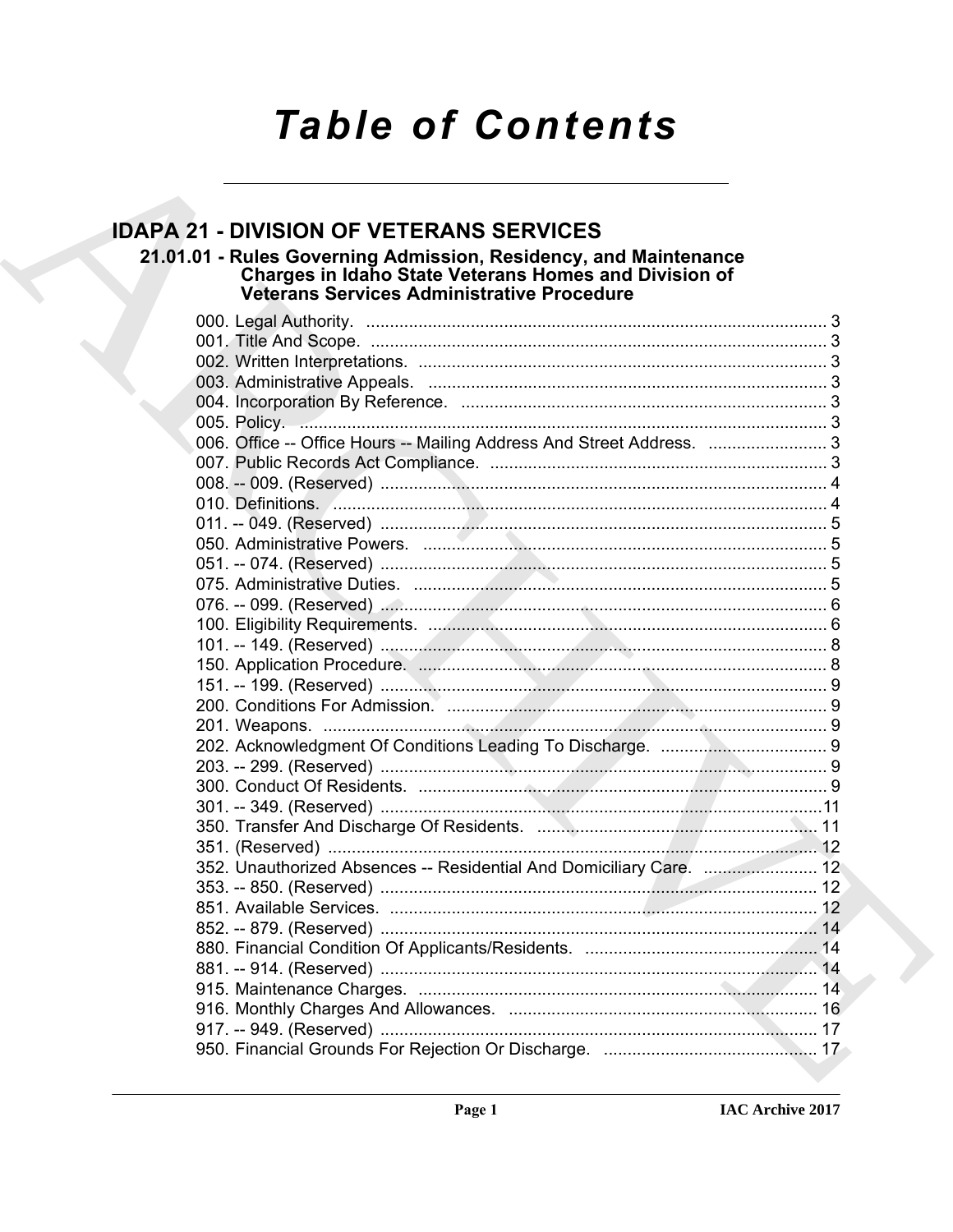#### Table of Contents (cont'd)

| 980. Notice Of Resident Transfer Or Discharge And Notice Of Denial |  |
|--------------------------------------------------------------------|--|
|                                                                    |  |
|                                                                    |  |
|                                                                    |  |
|                                                                    |  |
|                                                                    |  |
|                                                                    |  |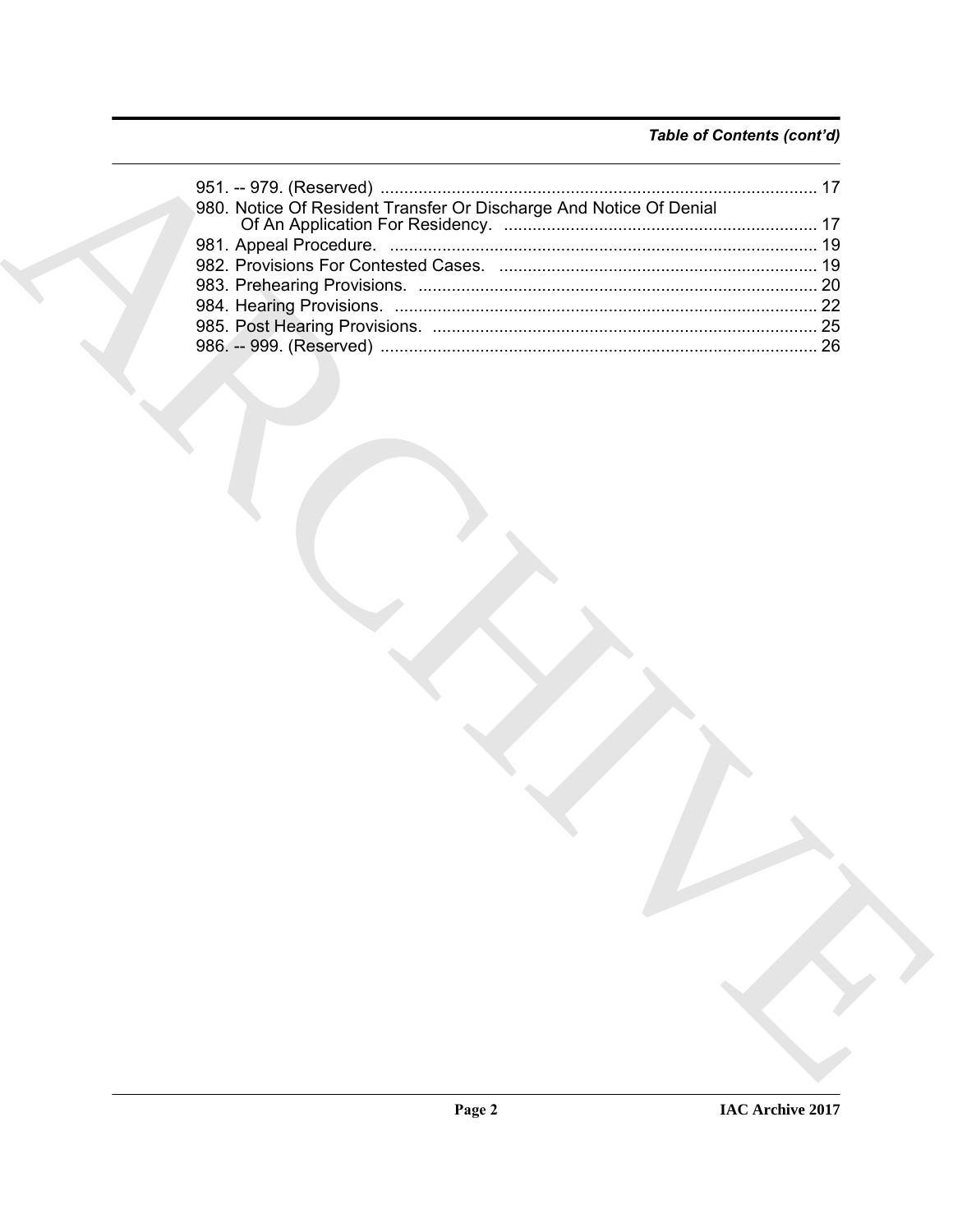#### **IDAPA 21 TITLE 01 CHAPTER 01**

#### **IDAPA 21 - DIVISION OF VETERANS SERVICES**

#### <span id="page-2-1"></span><span id="page-2-0"></span>**21.01.01 - RULES GOVERNING ADMISSION, RESIDENCY, AND MAINTENANCE CHARGES IN IDAHO STATE VETERANS HOMES AND DIVISION OF VETERANS SERVICES ADMINISTRATIVE PROCEDURE**

#### <span id="page-2-2"></span>**000. LEGAL AUTHORITY.**

The Administrator of the Division of Veterans Services with the advice of the Veterans Affairs Commission is authorized by the Idaho Legislature to establish rules governing requirements for admission to Idaho State Veterans Homes and to establish rules governing charges for residency, pursuant to Sections 65-202, 65-204 and 66-907, Idaho<br>(3-30-01) Code. (3-30-01)

#### <span id="page-2-3"></span>**001. TITLE AND SCOPE.**

**01. Title**. These Rules shall be cited as IDAPA 21.01.01, "Rules Governing Admission, Residency, and Maintenance Charges in Idaho State Veterans Homes and Division of Veterans Services Administrative Procedure." (3-30-01)

**02.** Scope. These rules contain provisions for determining eligibility for admission and for establishing charges for residency in Idaho State Veterans Homes, together with rules of administrative procedure before the Idaho Veterans Affairs Commission.

#### <span id="page-2-4"></span>**002. WRITTEN INTERPRETATIONS.**

In accordance with Section 67-5201(19)(b)(iv), Idaho Code, this agency may have written statements that pertain to the interpretation of these rules, or to compliance with these rules. Any such documents are available for public inspection and copying at cost at the Idaho Division of Veterans Services office. (3-30-07) inspection and copying at cost at the Idaho Division of Veterans Services office.

#### <span id="page-2-5"></span>**003. ADMINISTRATIVE APPEALS.**

Administrative procedure and appeals pursuant to this Chapter are governed by Section 982, et seq., of these rules.

 $(3-30-01)$ 

#### <span id="page-2-6"></span>**004. INCORPORATION BY REFERENCE.**

IDAPA 21.01.01, "Rules Governing Admission, Residency, and Maintenance Charges in Idaho State Veterans Homes and Division of Veterans Services Administrative Procedure," incorporates by reference 5 U.S.C. Section 2108(1) (January 6, 2006). Electronic copies are available at uscode.house.gov/uscaddr.htm. Printed copies are available from the Superintendent of Documents, U.S. Government Printing Office, P.O. Box 371954, Pittsburgh, PA 15250-7954.  $(4-2-08)$ 

#### <span id="page-2-7"></span>**005. POLICY.**

**EXAMPLE 10**<br> **IDAPA 21 - DIVISION OF OVERENANS SERVICES**<br>
21.01.01 - RULES GOVERNIMO IN OVERENANS SERVICES AND INSURANCE TRANSPORTATION AND MUNITERMANCE<br>
21.01.01 - RULES COVERNIMO ARCHIVES AND INSURANCE AND MUNITERMINO Through the facilities and services available at Idaho State Veterans Homes, the Division of Veterans Services will provide necessary care for honorably discharged eligible veterans. No applicant will be denied admission on the basis of sex, race, color, age, political or religious opinion or affiliation, national origin, or lack of income, nor will any care or other benefit at a Home be provided in a manner, place, or quality different than that provided for other residents with comparable disabilities and circumstances. However, if residents are financially able to do so, they must<br>contribute to the cost of their care, with allowances made for retention of funds for their personal needs. (3contribute to the cost of their care, with allowances made for retention of funds for their personal needs.

#### <span id="page-2-8"></span>**006. OFFICE -- OFFICE HOURS -- MAILING ADDRESS AND STREET ADDRESS.**

The principal place of business of the Office of the Idaho Division of Veterans Services is in Boise, Idaho. The office is located at 351 Collins Road, Boise, Idaho and is open from 8 a.m. to 5 p.m., except Saturday, Sunday and legal holidays. The mailing address is: 351 Collins Road, Boise, Idaho 83702. The telephone number of the office is (208) 780-1300. The facsimile number of the office is (208) 780-1301. (3-15-02) 780-1300. The facsimile number of the office is  $(208)$  780-1301.

#### <span id="page-2-9"></span>**007. PUBLIC RECORDS ACT COMPLIANCE.**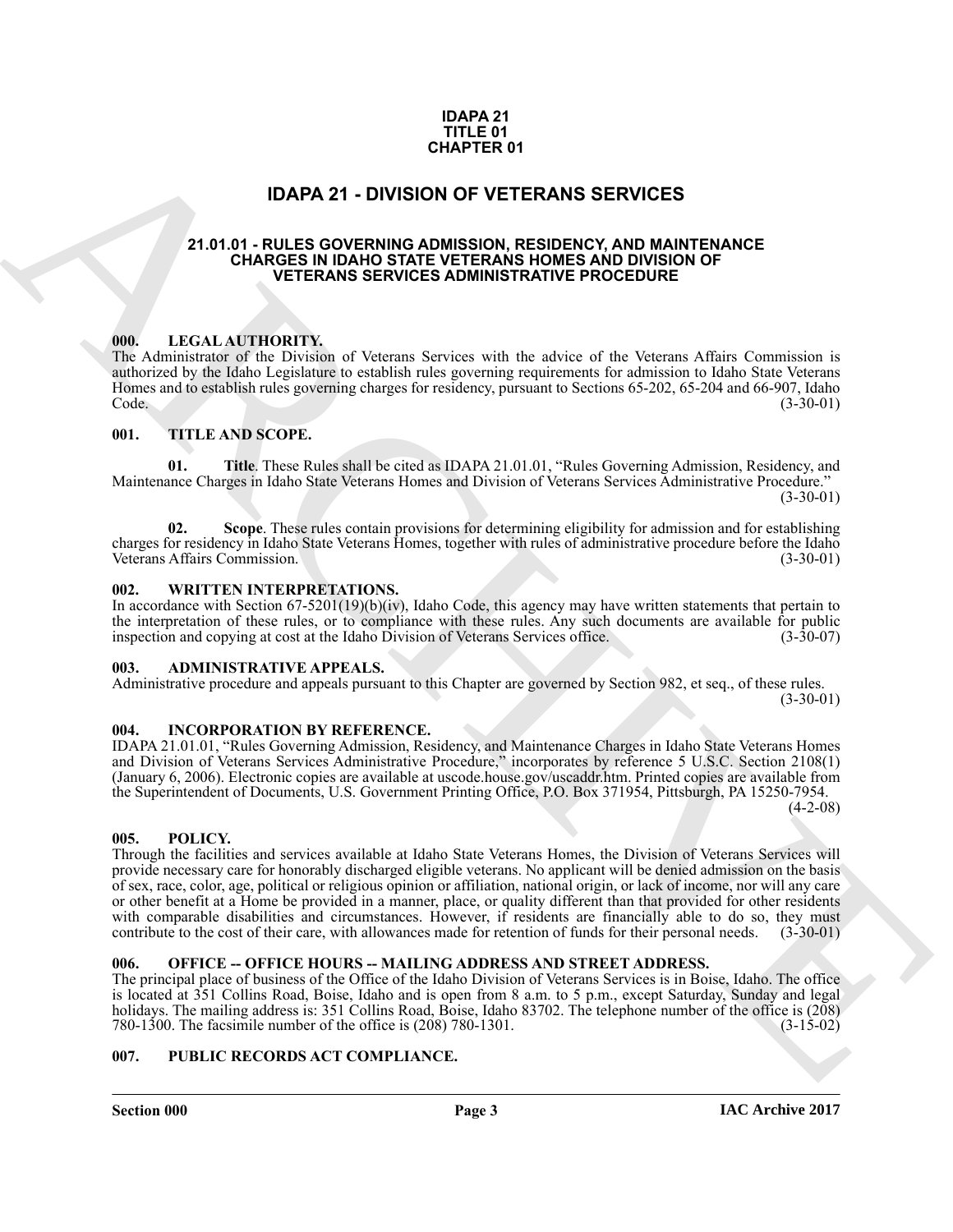The rules contained herein have been promulgated according to the provisions of Title 67, Chapter 52, Idaho Code, and are public records. (3-15-02) and are public records.

#### <span id="page-3-0"></span>**008. -- 009. (RESERVED)**

#### <span id="page-3-2"></span><span id="page-3-1"></span>**010. DEFINITIONS.**

For the purposes of the rules contained in this Chapter, the following terms are used as defined: (3-15-02)

<span id="page-3-4"></span><span id="page-3-3"></span>**01. Applicant** A person who has expressed interest in applying for residency in an Idaho State Home. (3-30-01) Veterans Home.

Division of Vectorians Services Charges in State Velocratic Services Charges in Admit Proceeding Repubble to the specific control of the specific control of the specific control of the specific control of the specific con **02. Asset**. Real or personal property that is owned in whole or in part by an applicant or resident, including stocks, bonds, goods, rights of action, evidences of debt, and cash or money that is not income. Insurance payments or monetary compensation for loss of or damage to an asset is an asset. Income not expended in the calendar month received is an asset beginning on the first day of the next calendar month. (4-2-08) calendar month received is an asset beginning on the first day of the next calendar month.

**03. Bona Fide Resident**. A person who maintains a principal or primary home or place of abode in the state of Idaho coupled with the present intent to remain at that home or abode and return to it after any period of absence pursuant to Section 66-901. Idaho Code. absence pursuant to Section 66-901, Idaho Code.

<span id="page-3-7"></span><span id="page-3-6"></span><span id="page-3-5"></span>**04. Commission**. The Idaho Veterans Affairs Commission. (3-30-01)

**05.** County Service Officer. A person appointed by the county to provide assistance to veterans in ce with Section 65-601, Idaho Code. (3-30-01) accordance with Section 65-601, Idaho Code.

<span id="page-3-9"></span><span id="page-3-8"></span>**06. Division**. Division of Veterans Services in the Idaho Department of Self Governing Agencies. (3-30-01)

**07. Division Administrator**. The Administrator of the Division of Veterans Services in the Department loverning Agencies, or his designee. The chief officer of the Division of Veterans Services. (3-30-01) of Self Governing Agencies, or his designee. The chief officer of the Division of Veterans Services.

**08. Home Administrator**. Administrator of an Idaho State Veterans Home. The chief officer of each e Veterans Home. (3-30-01) respective Veterans Home.

<span id="page-3-13"></span><span id="page-3-12"></span><span id="page-3-11"></span><span id="page-3-10"></span>**09. Home**. An Idaho State Veterans Home. (3-30-01)

**10. Idaho State Veterans Home**. Pursuant to Section 66-901, Idaho Code, a Home for eligible veterans. (3-30-01)

**11. Income**. Money received from any source including wages, tips, commissions, private pension and retirement payments, social security benefits, unemployment compensation, veterans assistance benefits, and gifts.  $(4-2-08)$ 

<span id="page-3-14"></span>**12. Legal Dependents**. The mother, father, spouse, or minor children of an applicant or a resident who, by reason of insufficient financial resources, or non-minor children who because of disease, handicap or disability, must have financial support from the applicant or resident in order to maintain themselves. (3-30-07) must have financial support from the applicant or resident in order to maintain themselves.

<span id="page-3-15"></span>**13. Liquid Assets**. Those assets which are cash or can be liquidated for cash within a reasonable period of time including, but not limited to, money market certificates, certificates of deposit, stocks and bonds, and some tax shelter investments.

**14. Maintenance Charge**. A charge made for care and residence at an Idaho State Veterans Home, on the current established rate. (3-30-01) based upon the current established rate.

<span id="page-3-17"></span><span id="page-3-16"></span>**15. Net Income**. That income used to compute charges after allowable deductions have been made. (3-30-01)

<span id="page-3-18"></span>**16. Resident**. A person who is a resident of an Idaho State Veterans Home. (3-30-07)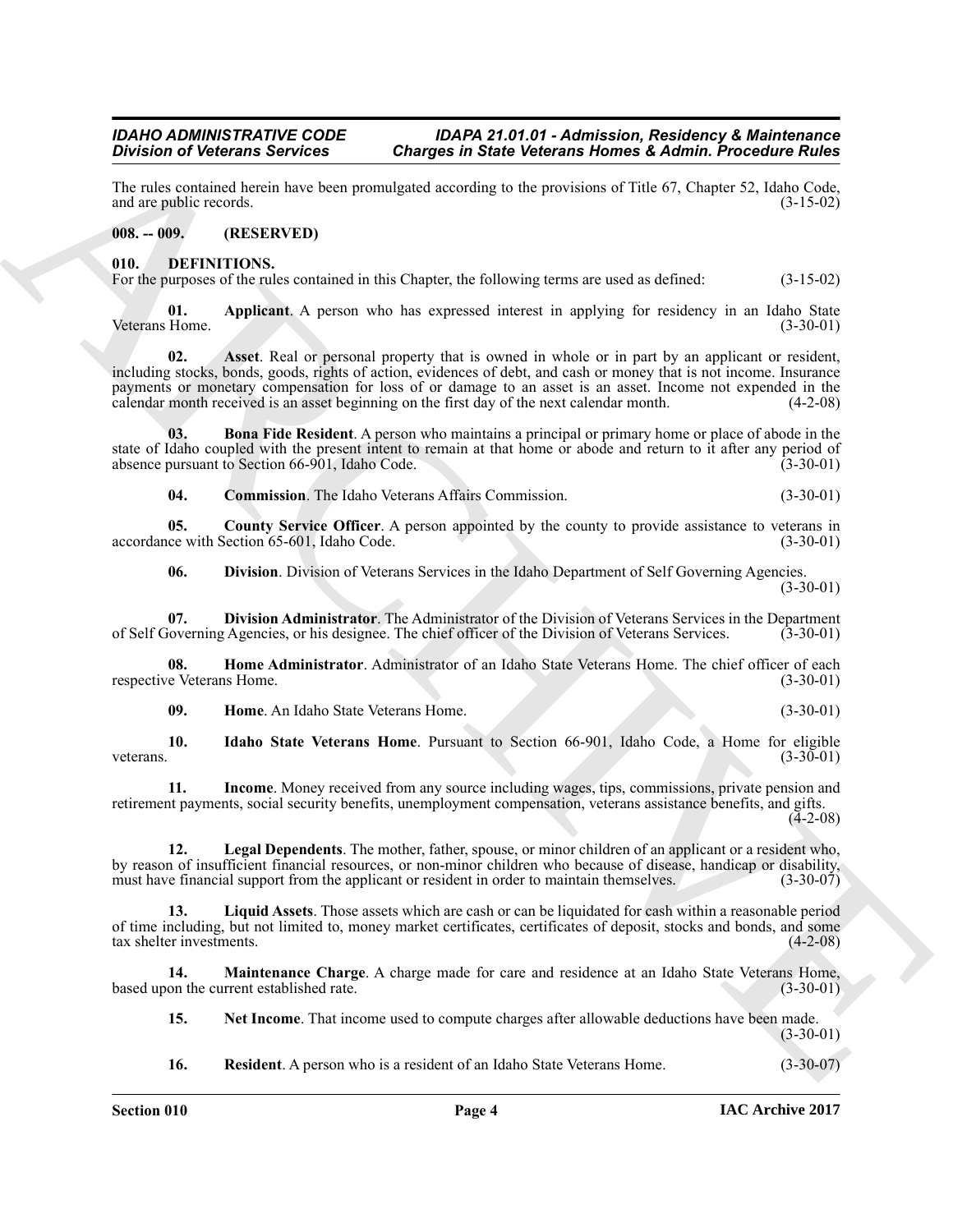#### <span id="page-4-13"></span><span id="page-4-12"></span><span id="page-4-11"></span><span id="page-4-0"></span>**011. -- 049. (RESERVED)**

#### <span id="page-4-10"></span><span id="page-4-9"></span><span id="page-4-6"></span><span id="page-4-1"></span>**050. ADMINISTRATIVE POWERS.**

#### <span id="page-4-8"></span><span id="page-4-7"></span><span id="page-4-2"></span>**051. -- 074. (RESERVED)**

#### <span id="page-4-5"></span><span id="page-4-4"></span><span id="page-4-3"></span>**075. ADMINISTRATIVE DUTIES.**

| <b>Division of Veterans Services</b>                                                     | <b>Charges in State Veterans Homes &amp; Admin. Procedure Rules</b>                                                                                                                                                                                                                                                                          |             |
|------------------------------------------------------------------------------------------|----------------------------------------------------------------------------------------------------------------------------------------------------------------------------------------------------------------------------------------------------------------------------------------------------------------------------------------------|-------------|
| 17.                                                                                      | Spouse. The husband or wife, under a marriage recognized by Title 32, Idaho Code, of a veteran or<br>the widow or widower of a veteran under a marriage recognized by Title 32, Idaho Code.                                                                                                                                                  | $(3-30-07)$ |
| 18.                                                                                      | VA. United States Department of Veterans Affairs.                                                                                                                                                                                                                                                                                            | $(3-30-01)$ |
| 19.<br>military service.                                                                 | Veteran. Shall have the meaning established in Section 65-203, Idaho Code. The separation or<br>discharge considered under this definition shall mean the conditions of the most recent separation or discharge from                                                                                                                         | $(4-2-08)$  |
| (RESERVED)<br>$011. - 049.$                                                              |                                                                                                                                                                                                                                                                                                                                              |             |
| <b>ADMINISTRATIVE POWERS.</b><br>050.<br>regular and special meetings of the Commission. | The Home Administrator has full authority in the management of a Home, subject to review by the Division<br>Administrator and Commission. A Home Administrator can, in the execution of his duties, delegate certain<br>responsibilities to his staff. When requested by the Division Administrator, the Home Administrator will attend      | $(3-30-01)$ |
| 01.                                                                                      | <b>Representative Powers</b> . The Division Administrator is authorized to represent the Commission in<br>all official transactions between the Homes and other departments of Idaho state government.                                                                                                                                       | $(3-30-01)$ |
| 02.<br>Chapter pursuant to Section 66-907, Idaho Code.                                   | Investigation Powers. Upon receipt of an application for residency and for the duration of<br>residency of any resident, the Division is authorized to conduct an investigation to determine the total value of the<br>property and assets of the applicant/resident to determine his ability to pay maintenance charges established in this | $(3-30-01)$ |
| 03.                                                                                      | Inspection Powers. Inspection of the rooms and facilities of a Home, as well as of the dress and<br>appearance of all residents, can be conducted at any time by the Home Administrator.                                                                                                                                                     | $(3-30-01)$ |
| 04.<br>in matters not specifically covered by a statute, order, rule, or policy.         | <b>Emergency Powers.</b> In an emergency, the Home Administrator is authorized to use his judgment                                                                                                                                                                                                                                           | $(3-30-01)$ |
| $051. - 074.$<br>(RESERVED)                                                              |                                                                                                                                                                                                                                                                                                                                              |             |
| <b>ADMINISTRATIVE DUTIES.</b><br>075.<br>administration of a Home.                       | The Home Administrator will enforce all orders and rules and implement all policies of the Division in the                                                                                                                                                                                                                                   | $(3-30-01)$ |
| 01.<br>records.                                                                          | Management of Records. The Home Administrator must maintain accurate fiscal and resident                                                                                                                                                                                                                                                     | $(3-30-01)$ |
| a.<br>for Skilled Nursing and Intermediate Care Facilities in Idaho."                    | Nursing care records. Records relating to each nursing care resident of a Home will be kept in<br>accordance with Idaho Department of Health and Welfare Rules, IDAPA 16.03.02, "Rules and Minimum Standards                                                                                                                                 | $(3-30-01)$ |
| b.<br>Assisted Living Facilities in Idaho."                                              | Residential care records. Records relating to each residential care resident of a Home will be kept in<br>accordance with Idaho Department of Health and Welfare Rules, IDAPA 16.03.22, "Rules for Residential and                                                                                                                           | $(3-30-01)$ |
| c.<br>include:                                                                           | Domiciliary care records. Records relating to each domiciliary care resident of a Home will                                                                                                                                                                                                                                                  | $(3-30-01)$ |
| i.<br>Date of admission;                                                                 |                                                                                                                                                                                                                                                                                                                                              | $(3-30-01)$ |
| ii.<br>Period of residency;                                                              |                                                                                                                                                                                                                                                                                                                                              | $(3-30-01)$ |
| iii.<br>Age;                                                                             |                                                                                                                                                                                                                                                                                                                                              | $(3-30-01)$ |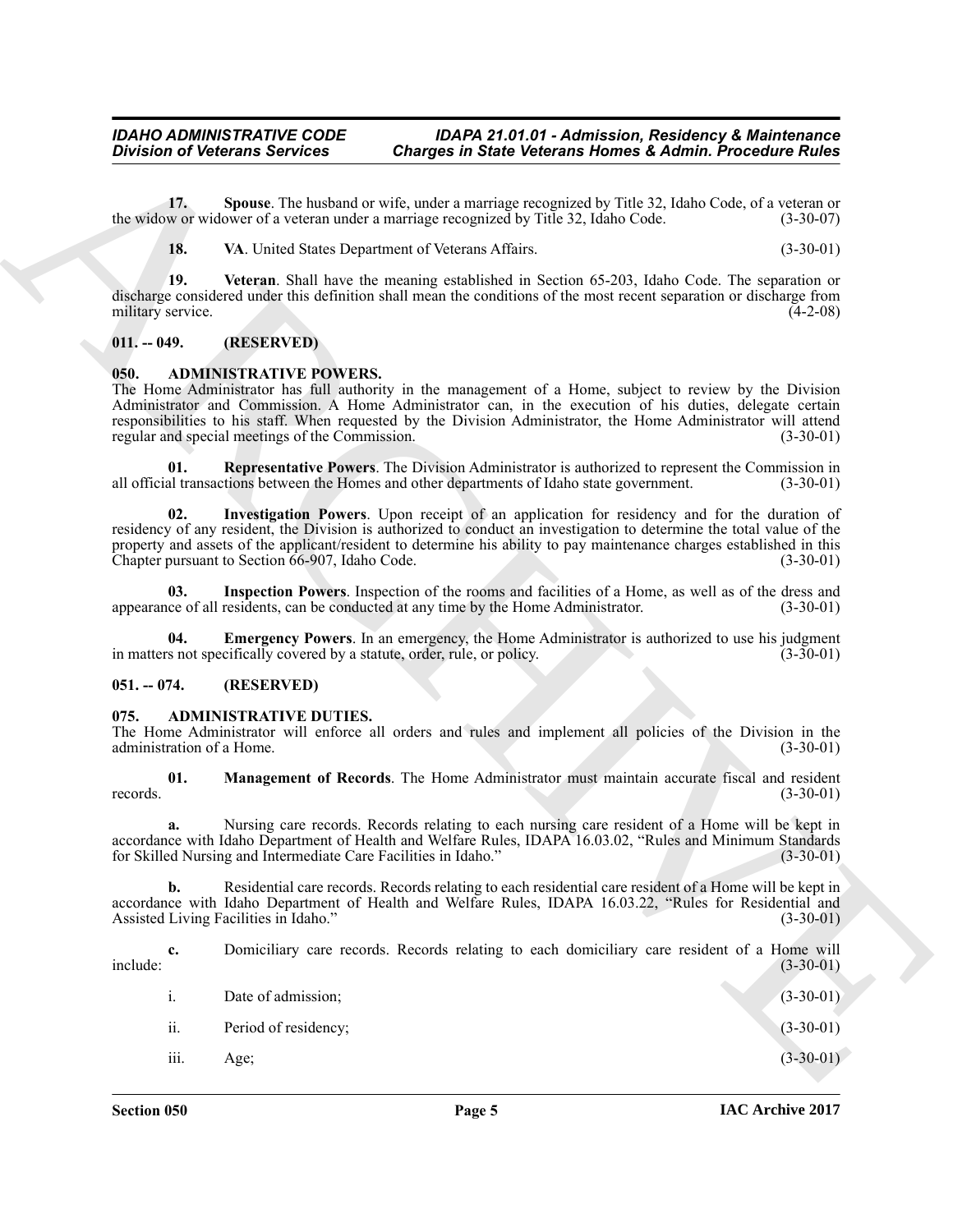|                                          | <b>Division of Veterans Services</b>                  | <b>Charges in State Veterans Homes &amp; Admin. Procedure Rules</b>                                                                                                                                                                                                                                                                                                                                                                                                                                                                                                                         |                                                                 |             |
|------------------------------------------|-------------------------------------------------------|---------------------------------------------------------------------------------------------------------------------------------------------------------------------------------------------------------------------------------------------------------------------------------------------------------------------------------------------------------------------------------------------------------------------------------------------------------------------------------------------------------------------------------------------------------------------------------------------|-----------------------------------------------------------------|-------------|
| iv.                                      | Residence;                                            |                                                                                                                                                                                                                                                                                                                                                                                                                                                                                                                                                                                             |                                                                 | $(3-30-01)$ |
| V.                                       |                                                       | Military organization in which the veteran served;                                                                                                                                                                                                                                                                                                                                                                                                                                                                                                                                          |                                                                 | $(3-30-01)$ |
| V1.                                      | Evidence of other eligibility requirements;           |                                                                                                                                                                                                                                                                                                                                                                                                                                                                                                                                                                                             |                                                                 | $(3-30-01)$ |
| vii.                                     |                                                       | "Acknowledgment of Conditions Leading to Discharge" form; and                                                                                                                                                                                                                                                                                                                                                                                                                                                                                                                               |                                                                 | $(3-30-01)$ |
| viii.                                    | "Residents Bill of Rights" form.                      |                                                                                                                                                                                                                                                                                                                                                                                                                                                                                                                                                                                             |                                                                 | $(3-30-01)$ |
| d.                                       | designated residents or for the benefit of the Home.  | Fiscal records. The Home Administrator must account for Home funds expended on behalf of                                                                                                                                                                                                                                                                                                                                                                                                                                                                                                    |                                                                 | $(3-30-01)$ |
| 02.                                      |                                                       | Response to Complaints. The Home Administrator will respond in writing to any written and<br>signed complaint made by a resident pursuant to Section 300 of these rules.                                                                                                                                                                                                                                                                                                                                                                                                                    |                                                                 | $(3-30-01)$ |
| $076. - 099.$                            | (RESERVED)                                            |                                                                                                                                                                                                                                                                                                                                                                                                                                                                                                                                                                                             |                                                                 |             |
| <b>100.</b>                              | <b>ELIGIBILITY REQUIREMENTS.</b>                      | Applicants and residents must satisfy the following requirements:                                                                                                                                                                                                                                                                                                                                                                                                                                                                                                                           |                                                                 | $(3-30-07)$ |
| 01.                                      | <b>Veterans or Eligible Spouse.</b>                   |                                                                                                                                                                                                                                                                                                                                                                                                                                                                                                                                                                                             |                                                                 | $(3-30-07)$ |
|                                          |                                                       | Nursing Care. Applicants for and residents of nursing care must be a veteran or the spouse of a<br>veteran who is eligible for admission to a Home. The death of a veteran shall not disqualify a resident spouse if the<br>veteran was eligible for admission to a Home at the time of death.                                                                                                                                                                                                                                                                                              |                                                                 | $(3-30-07)$ |
| b.                                       |                                                       | Residential Care and Domiciliary Care. Applicants for and residents of residential care and<br>domiciliary care must be a veteran. A Home will not grant spouses admission for residential care or domiciliary care.                                                                                                                                                                                                                                                                                                                                                                        |                                                                 | $(3-30-07)$ |
| 02.<br>admission to a Home.              |                                                       | Idaho Residency. The applicant must be a bona fide resident of the state of Idaho at the time of                                                                                                                                                                                                                                                                                                                                                                                                                                                                                            |                                                                 | $(3-30-01)$ |
| 03.                                      | legally sufficient guardianship or power of attorney. | Incompetent Applicants. Applicants and residents who are incompetent must provide copies of a                                                                                                                                                                                                                                                                                                                                                                                                                                                                                               |                                                                 | $(3-30-07)$ |
| 04.                                      | practice medicine or surgery in the state of Idaho.   | Necessity of Required Services. Applicants and residents must meet the requirements for the level<br>of care for which they apply or are receiving. At the request of the Home, residents must provide recertification of<br>their need for services from a VA physician or a physician currently licensed by the Idaho Board of Medicine to                                                                                                                                                                                                                                                |                                                                 | $(3-30-07)$ |
| a.<br>state of Idaho.                    |                                                       | Nursing Care. To be eligible to receive nursing care in a Home, applicants must be referred by a VA<br>physician or a physician currently licensed by the Idaho Board of Medicine to practice medicine or surgery in the                                                                                                                                                                                                                                                                                                                                                                    |                                                                 | $(3-30-01)$ |
| b.<br>following with minimal assistance: |                                                       | Residential Care. Each applicant must submit to a physical examination performed by a licensed<br>physician and meet the physical limitation requirements for residential care. Applicants and residents must be unable<br>to earn a living and have no adequate means of support due to wounds, old age, or physical or mental disabilities.<br>However, each residential care resident must ambulate independently or with the aid of a wheelchair, walker, or<br>similar device and be capable of performing at the time of admission, and for the duration of his residency, all of the |                                                                 | $(3-30-07)$ |
| $\mathbf{i}$ .                           | Making his bed daily;                                 |                                                                                                                                                                                                                                                                                                                                                                                                                                                                                                                                                                                             |                                                                 | $(3-30-01)$ |
|                                          |                                                       |                                                                                                                                                                                                                                                                                                                                                                                                                                                                                                                                                                                             | Maintaining his room in a neat and orderly manner at all times; |             |

#### <span id="page-5-2"></span><span id="page-5-0"></span>**076. -- 099. (RESERVED)**

#### <span id="page-5-3"></span><span id="page-5-1"></span>**100. ELIGIBILITY REQUIREMENTS.**

| Applicants and residents must satisfy the following requirements: |  | $(3-30-07)$ |
|-------------------------------------------------------------------|--|-------------|
|                                                                   |  |             |

#### <span id="page-5-7"></span><span id="page-5-6"></span><span id="page-5-5"></span><span id="page-5-4"></span>**01. Veterans or Eligible Spouse**. (3-30-07)

|     | Making his bed daily;                                           | $(3-30-01)$ |
|-----|-----------------------------------------------------------------|-------------|
| ii. | Maintaining his room in a neat and orderly manner at all times; | $(3-30-01)$ |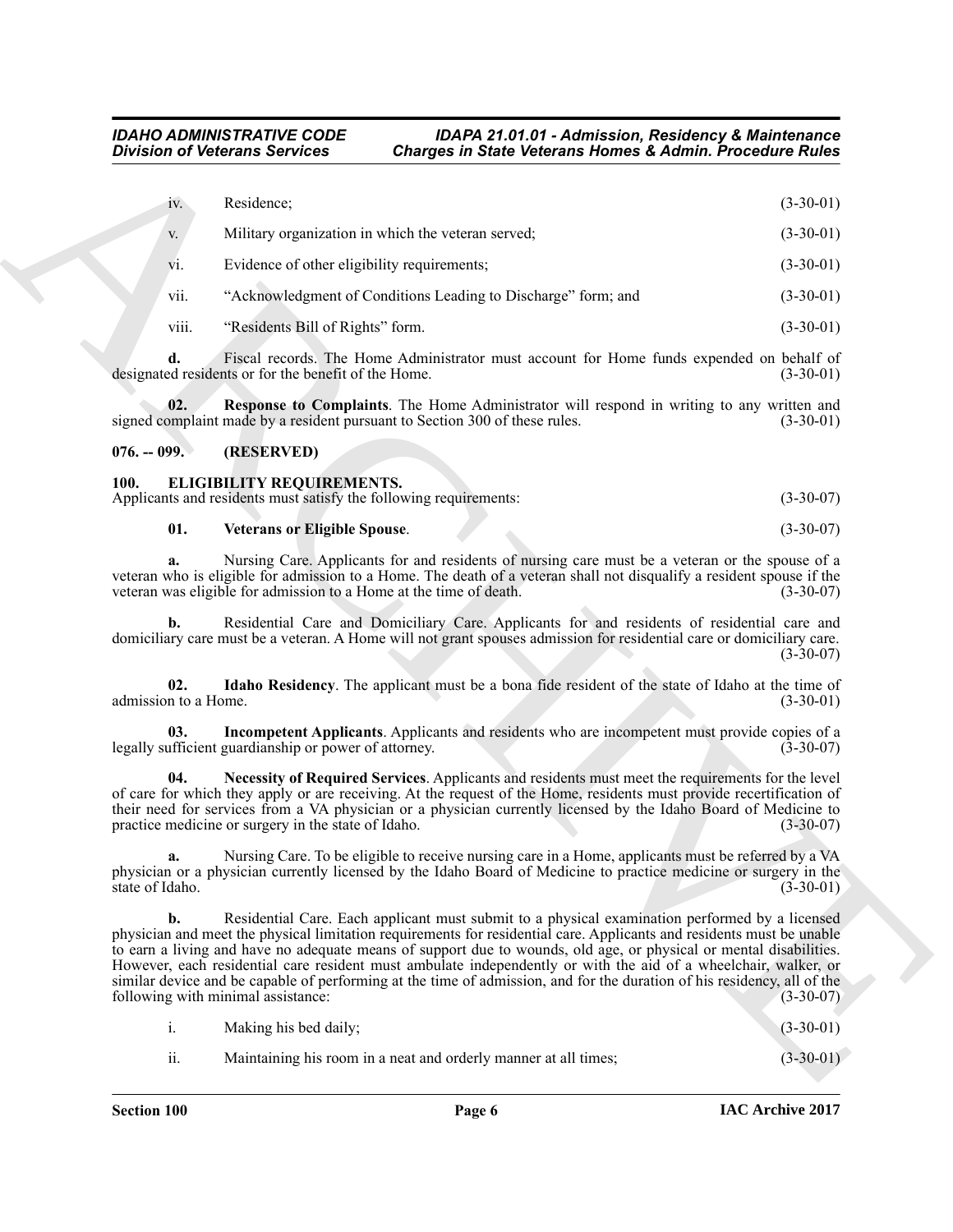<span id="page-6-2"></span><span id="page-6-1"></span><span id="page-6-0"></span>

|                 | iii.  | Keeping all clothing clean through proper laundering;                                    | $(3-30-01)$ |
|-----------------|-------|------------------------------------------------------------------------------------------|-------------|
|                 | iv.   | Observing cleanliness in person, dress and living habits and dressing himself;           | $(3-30-01)$ |
|                 | V.    | Bathing or showering frequently;                                                         | $(3-30-01)$ |
|                 | vi.   | Shaving daily or keeping his mustache or beard neatly groomed;                           | $(3-30-01)$ |
|                 | vii.  | Proceeding to and returning from the dining room and feeding himself;                    | $(3-30-01)$ |
|                 | viii. | Securing medical attention on an ambulatory basis and managing medications;              | $(3-30-01)$ |
| prosthesis; and | 1X.   | Maintaining voluntary control over body eliminations or control by use of an appropriate | $(3-30-01)$ |

|                        | <b>Division of Veterans Services</b> | <b>Charges in State Veterans Homes &amp; Admin. Procedure Rules</b>                                                                                                                                                                                                                                                                                                                                                                                                                                                                                                            |             |
|------------------------|--------------------------------------|--------------------------------------------------------------------------------------------------------------------------------------------------------------------------------------------------------------------------------------------------------------------------------------------------------------------------------------------------------------------------------------------------------------------------------------------------------------------------------------------------------------------------------------------------------------------------------|-------------|
| iii.                   |                                      | Keeping all clothing clean through proper laundering;                                                                                                                                                                                                                                                                                                                                                                                                                                                                                                                          | $(3-30-01)$ |
| iv.                    |                                      | Observing cleanliness in person, dress and living habits and dressing himself;                                                                                                                                                                                                                                                                                                                                                                                                                                                                                                 | $(3-30-01)$ |
| V.                     | Bathing or showering frequently;     |                                                                                                                                                                                                                                                                                                                                                                                                                                                                                                                                                                                | $(3-30-01)$ |
| vi.                    |                                      | Shaving daily or keeping his mustache or beard neatly groomed;                                                                                                                                                                                                                                                                                                                                                                                                                                                                                                                 | $(3-30-01)$ |
| vii.                   |                                      | Proceeding to and returning from the dining room and feeding himself;                                                                                                                                                                                                                                                                                                                                                                                                                                                                                                          | $(3-30-01)$ |
| viii.                  |                                      | Securing medical attention on an ambulatory basis and managing medications;                                                                                                                                                                                                                                                                                                                                                                                                                                                                                                    | $(3-30-01)$ |
| ix.<br>prosthesis; and |                                      | Maintaining voluntary control over body eliminations or control by use of an appropriate                                                                                                                                                                                                                                                                                                                                                                                                                                                                                       | $(3-30-01)$ |
| X.                     |                                      | Making rational decisions as to his desire to remain or leave the Home.                                                                                                                                                                                                                                                                                                                                                                                                                                                                                                        | $(3-30-01)$ |
| c.                     |                                      | Domiciliary Care. Each applicant must submit to a physical examination performed by a licensed<br>physician and meet the physical limitation requirements for domiciliary care. Applicants and residents must be<br>unable to earn a living and have no adequate means of support due to wounds, old age, or physical or mental<br>disabilities. However, each domiciliary care resident must be able to ambulate independently and must be capable of<br>performing at the time of admission, and for the duration of his residency, all of the following without assistance: | $(3-30-07)$ |
| i.                     | Making his bed daily;                |                                                                                                                                                                                                                                                                                                                                                                                                                                                                                                                                                                                | $(3-30-01)$ |
| ii.                    |                                      | Maintaining his room in a neat and orderly manner at all times;                                                                                                                                                                                                                                                                                                                                                                                                                                                                                                                | $(3-30-01)$ |
| iii.                   |                                      | Keeping all clothing clean through proper laundering;                                                                                                                                                                                                                                                                                                                                                                                                                                                                                                                          | $(3-30-01)$ |
| iv.                    |                                      | Observing cleanliness in person, dress and living habits and dressing himself;                                                                                                                                                                                                                                                                                                                                                                                                                                                                                                 | $(3-30-01)$ |
| V.                     | Bathing or showering frequently;     |                                                                                                                                                                                                                                                                                                                                                                                                                                                                                                                                                                                | $(3-30-01)$ |
| vi.                    |                                      | Shaving daily or keeping his mustache or beard neatly groomed;                                                                                                                                                                                                                                                                                                                                                                                                                                                                                                                 | $(3-30-01)$ |
| vii.                   |                                      | Proceeding to and returning from the dining room and feeding himself;                                                                                                                                                                                                                                                                                                                                                                                                                                                                                                          | $(3-30-01)$ |
| viii.                  |                                      | Securing medical attention on an ambulatory basis and managing medications;                                                                                                                                                                                                                                                                                                                                                                                                                                                                                                    | $(3-30-01)$ |
| 1X.<br>prosthesis; and |                                      | Maintaining voluntary control over body eliminations or control by use of an appropriate                                                                                                                                                                                                                                                                                                                                                                                                                                                                                       | $(3-30-01)$ |
| X.                     |                                      | Making rational and competent decisions as to his desire to remain or leave the Home.                                                                                                                                                                                                                                                                                                                                                                                                                                                                                          | $(3-30-01)$ |
| 05.                    |                                      | Placement Restriction. A Home shall not accept applicants or continue to extend care to residents<br>for whom the facility does not have the capability or services to provide an appropriate level of care.                                                                                                                                                                                                                                                                                                                                                                   | $(3-30-01)$ |
| 06.                    |                                      | Financial Statement. Each applicant must file a signed, dated statement with the Home<br>Administrator containing a report of income from all sources and a report of all liquid assets which will be used to<br>determine the amount of the maintenance charge which is required in accordance with Section 66-907, Idaho Code,<br>and IDAPA 21.01.01, "Rules Governing Admission, Residency, and Maintenance Charges in Idaho State Veterans<br>Homes and Division of Veterans Services Administrative Procedure."                                                           | $(3-30-01)$ |
| 07.                    |                                      | Social Security Benefits. If eligible for Social Security benefits, the applicants and residents and<br>their spouses must apply for those benefits unless waived by the Home Administrator.                                                                                                                                                                                                                                                                                                                                                                                   | $(3-30-07)$ |
|                        |                                      |                                                                                                                                                                                                                                                                                                                                                                                                                                                                                                                                                                                |             |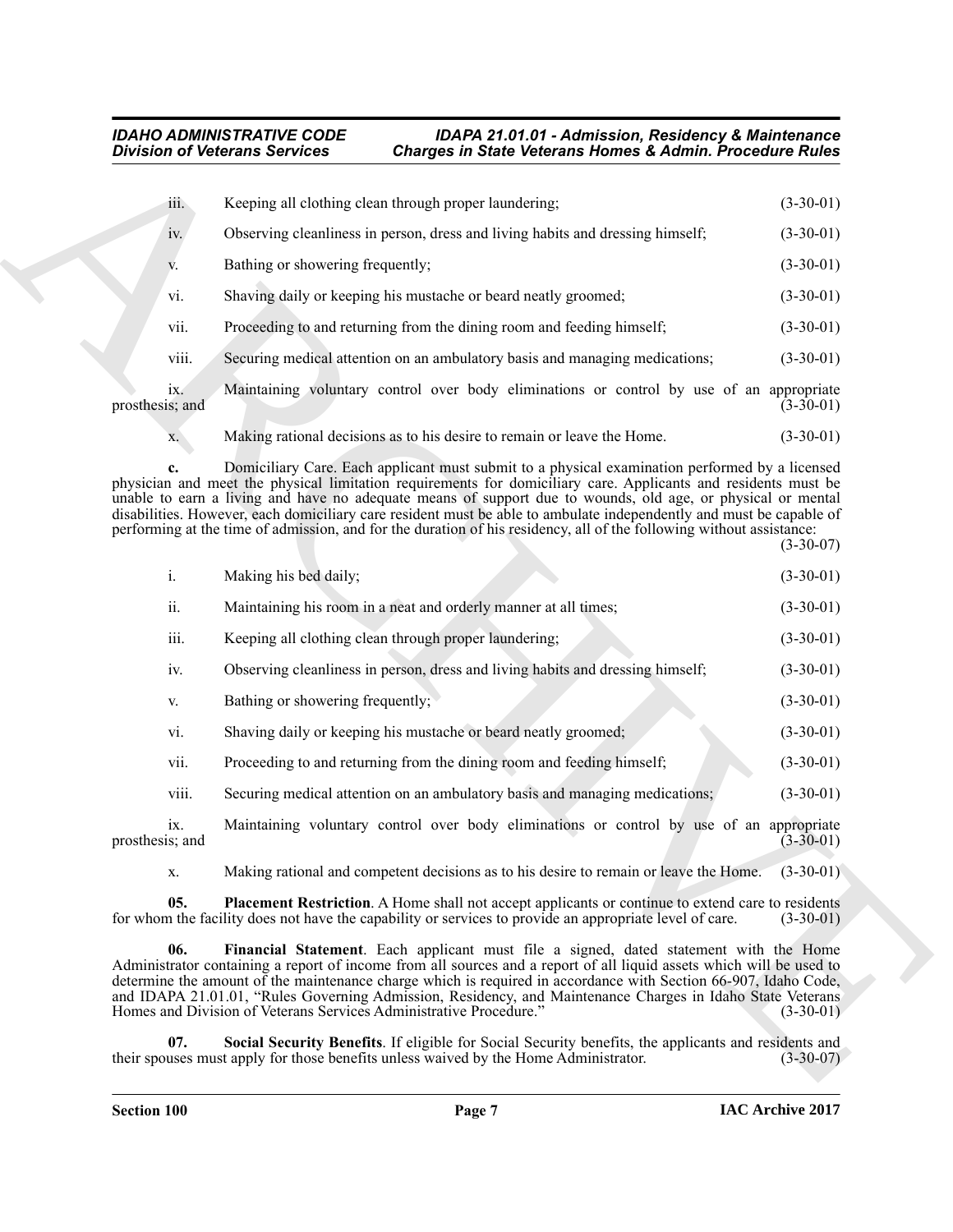**08. Medicare Coverage**. If eligible for Medicare, the applicants and residents must elect to participate, *(3-30-07) (3-30-07)* unless participation is waived by the Home Administrator. (3-30-07)

<span id="page-7-10"></span>

| 09. | <b>Income Limitation.</b> | $(3-30-01)$ |
|-----|---------------------------|-------------|
|     |                           |             |

<span id="page-7-11"></span><span id="page-7-8"></span>**a.** Nursing Care. None. (3-30-01)

**b.** Residential and Domiciliary Care. An applicant whose total monthly net income, at the time of his application for residency, exceeds the current maximum annual rate of VA pension for a single veteran pursuant to Public Law 95588 divided by twelve (12) cannot be admitted unless granted a waiver by the Home Administrator. This waiver must include a statement from a VA Medical Center physician indicating the veteran is in "need of continuing medical care." (3-30-01) continuing medical care."

Division of Veltecoms Services Charges in State Veltecoms Homes & Admin Procedure Rules<br>
Measure of the properties Charges in State Veltecoms Homes & Admin Procedure Rules<br>
Measure of the properties Charges Education Cont **10. VA Pension -- Nursing Care**. Unless waived by the Home Administrator, a wartime veteran, as defined in 5 U.S.C. Section 2108, who is a nursing care applicant or resident must be eligible for, apply for, or be in receipt of a VA disability pension in accordance with Public Law 95588. Such waivers may be considered only when the applicant or resident has signed a statement that he is able to defray the necessary expenses of the medical care for which he is applying or receiving and arrangements are made to secure medical services not provided by the VA. (3-30-07)

<span id="page-7-7"></span>**11. Agreements for Behavior and Care Needs**. The Homes may require that applicants or residents enter into agreements concerning the applicant or resident's behavior or care needs while residing in the Home. The resident's failure to perform these agreements is a basis for discharge from the Home. (3-15-02)

<span id="page-7-9"></span>**12. Limit on Admission of Spouses**. Unless waived in writing by the Division Administrator, a Home shall not accept spouses for admission if the Home's residency is at ninety-five percent (95%) or more of capacity. Homes shall not admit a spouse if the number of spouses residing in the home will exceed twenty-five percent (25%) of the residents of the Home following admission of the applicant. (3-30-07) of the residents of the Home following admission of the applicant.

#### <span id="page-7-0"></span>**101. -- 149. (RESERVED)**

#### <span id="page-7-1"></span>**150. APPLICATION PROCEDURE.**

<span id="page-7-4"></span><span id="page-7-2"></span>**01. Availability of Application Forms**. Forms to apply for residence in a Home are available: (3-30-01)

<span id="page-7-5"></span>

| a. | From any Home:                                                              | $(3-30-01)$ |
|----|-----------------------------------------------------------------------------|-------------|
| b. | From any county service officer; or                                         | $(3-30-01)$ |
| c. | From any active post or barracks service officer of veterans organizations. | $(3-30-01)$ |

**02.** Submission of Application. An application may be submitted to the administrative offices of a (3-30-01) Home. (3-30-01)

<span id="page-7-3"></span>**03. Application Processing**. Completed applications will be processed no later than three (3) working days from receipt. (3-30-01) (3-30-01)

<span id="page-7-6"></span>**04. Waiting List**. An applicant who is approved for admission for whom a vacancy does not exist will be placed on a waiting list and accepted on a first come, first served basis dependent on the Home's ability to provide a level of care consistent with the needs of the applicant. The Home Administrator may award "priority status" to prospective Home residents resulting in their names being placed near the top of the Home waiting list, provided they<br>have completed all preadmission requirements and meet one (1) or more of the following criteria: (3-30-0 have completed all preadmission requirements and meet one (1) or more of the following criteria:

**a.** Veterans who served during any war or conflict officially engaged in by the government of the tates.  $(3-30-01)$ United States.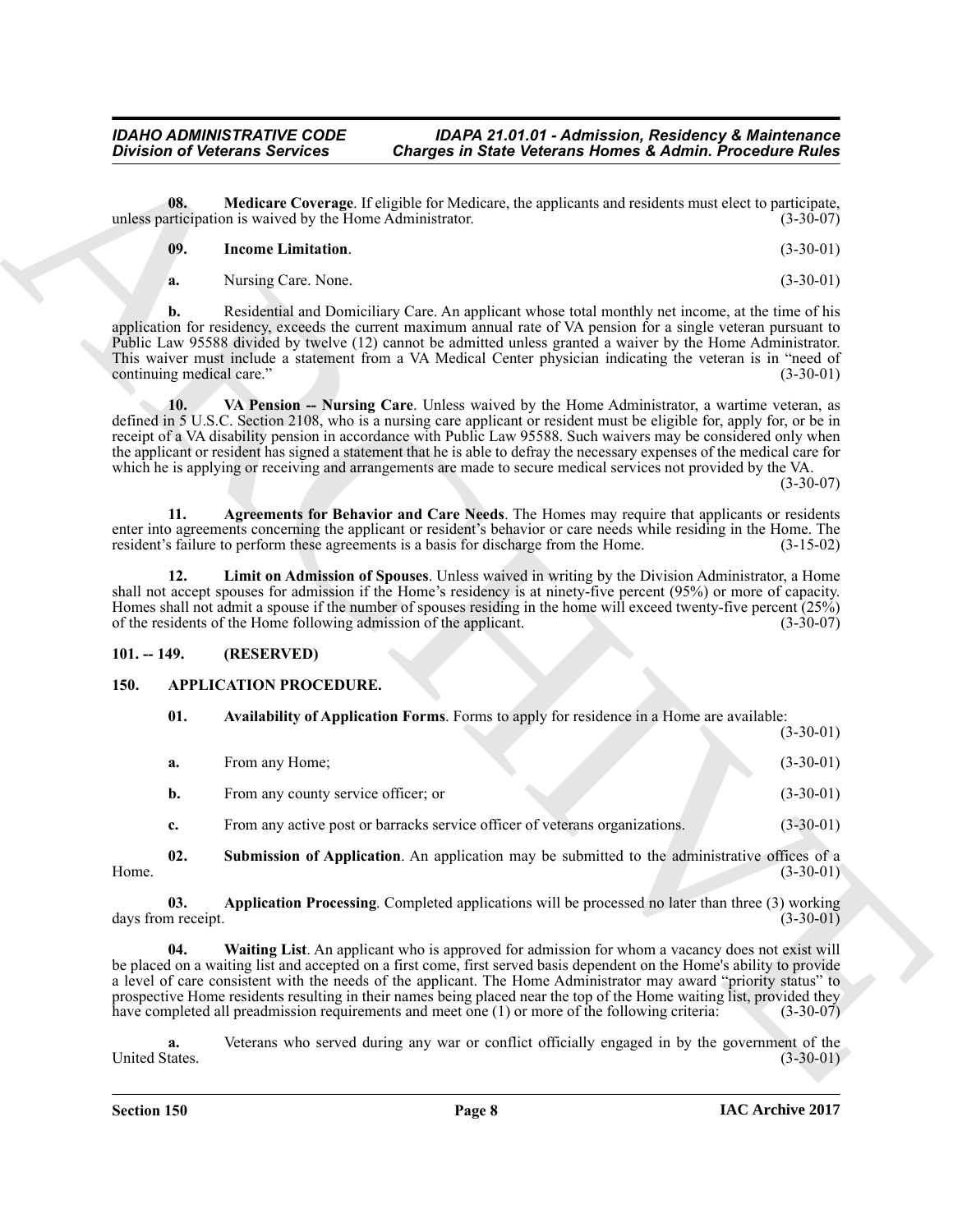**b.** Previous residents of Homes who have been discharged for therapeutic treatment or to live in a lesser level of care or in an independent setting and whose discharge plan indicates a readmission priority. (3-30-01)

**c.** Current Home residents who demonstrate a need for a level of care provided by a Home and who enefit from maintaining a stable environment. (3-30-01) would benefit from maintaining a stable environment.

Receive special consideration as per the request of the medical director because of his desire to ecific continuum of care. provide a very specific continuum of care.

<span id="page-8-7"></span>**05. Provision If Application Rejected**. An applicant whose application has been rejected and who feels he meets the eligibility requirements can request a hearing in accordance with the procedures specified in Section 982, et seq., of these rules. (3-30-01) Section 982, et seq., of these rules.

#### <span id="page-8-8"></span><span id="page-8-0"></span>**151. -- 199. (RESERVED)**

#### <span id="page-8-1"></span>**200. CONDITIONS FOR ADMISSION.**

<span id="page-8-10"></span>**01. Denial of Admission**. Admission may be denied to an otherwise eligible applicant for any reason n an admitted resident could be involuntarily discharged. (3-30-01) for which an admitted resident could be involuntarily discharged.

<span id="page-8-9"></span>**02. Assignment of Personal Property**. Prior to admission to a Home, an eligible applicant must agree e he is a resident of a Home he will assign the following, under the conditions specified: (3-30-01) that while he is a resident of a Home he will assign the following, under the conditions specified:

**a.** Pursuant to Section 66-906, Idaho Code, all personal property owned, money held, or assets to which he is entitled at the time of his death -- unless disposed of by will or rightfully claimed within five (5) years of the death of the resident by an heir or person named in the resident's will -- must be assigned to the Division Administrator at the time of application for the sole use and benefit of a Home. (3-30-01) Administrator at the time of application for the sole use and benefit of a Home.

**b.** Upon discharge or voluntary departure from a Home, and after written notification is sent to the resident, all personal property owned or money deposited with the Home which is unclaimed by the former resident will be converted for the sole use and benefit of a Home as specified below: (3-30-01) will be converted for the sole use and benefit of a Home as specified below:

i. Personal property unclaimed within thirty (30) days of departure or discharge will be made available to needy Home residents or disposed of at public auction or private sale and the proceeds deposited with the state; or (3-30-01) state; or  $(3-30-01)$ 

ii. Money deposited with the Home will be retained and deposited with the state; however, said money claimed by the former resident within five (5) years of departure or discharge. (3-30-01) may be claimed by the former resident within five  $(5)$  years of departure or discharge.

#### <span id="page-8-13"></span><span id="page-8-2"></span>**201. WEAPONS.**

Weapons including, but not limited to, firearms, ammunition, straight razors, and knives are not allowed. (4-11-06)

#### <span id="page-8-6"></span><span id="page-8-3"></span>**202. ACKNOWLEDGMENT OF CONDITIONS LEADING TO DISCHARGE.**

Upon admission to a Home, each resident will be advised in writing of the conditions under which immediate discharge will occur, as specified in Section 350 of these rules. Each resident must acknowledge receipt of this information by signature, and that acknowledgment will be a permanent part of each resident's file. (5-8-09) information by signature, and that acknowledgment will be a permanent part of each resident's file.

#### <span id="page-8-4"></span>**203. -- 299. (RESERVED)**

#### <span id="page-8-11"></span><span id="page-8-5"></span>**300. CONDUCT OF RESIDENTS.**

Division of Veterans Services Charges in State Veterans Homes & Admin. Procedure Rules<br>
Lead the Corona contents of the service of the two divisions of the division of the service of the service of the service of the serv Each resident must comply with applicable rules in this Chapter and with any order or directive of the Home Administrator. All complaints made by the residents concerning food, quarters, ill treatment, neglect, abusive language, or other violations of any rule or standard applicable to the Home, or complaints against the operation of a<br>Home may be made either verbally or in writing to the Home Administrator. (3-30-01) Home may be made either verbally or in writing to the Home Administrator.

<span id="page-8-12"></span>**No Operation of Motor Vehicles by Nursing Care Residents**. The operation or storage of motor vehicles by nursing care residents is prohibited on Home property. (3-20-04) privately owned motor vehicles by nursing care residents is prohibited on Home property.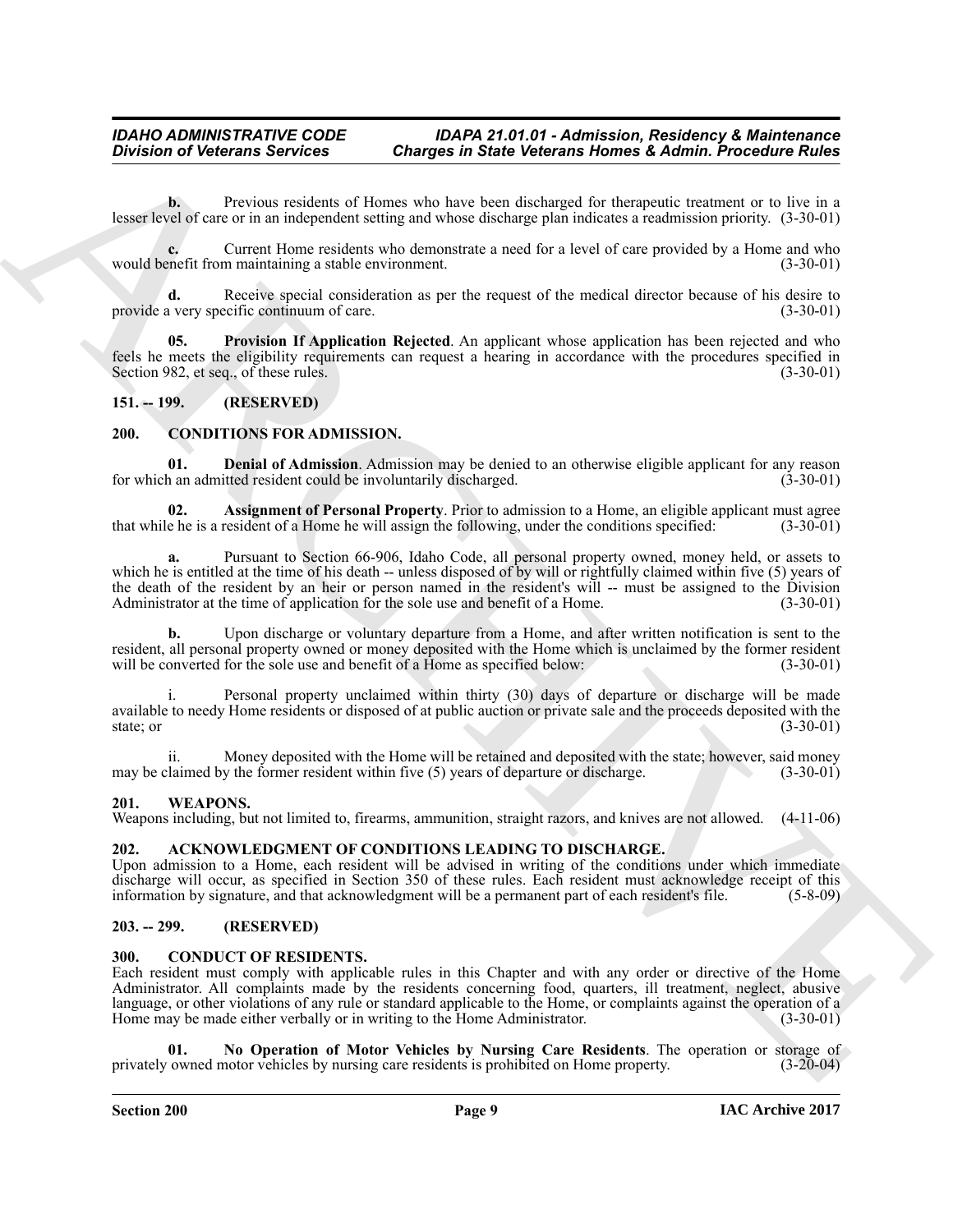<span id="page-9-1"></span><span id="page-9-0"></span>Division of Victorians Services Charges in State Velocians Momes & Admini Procedure Riubs<br>
(a), Operation of Motor Velocians (a) and Reduction of Reduction of the State Velocians (a) (a) (a) (a) (b) (a) (b) (b) (b) (b) (b **02. Operation of Motor Vehicles by Domiciliary and Residential Care Residents**. Each authorized domiciliary and residential care resident who drives a motor vehicle onto the grounds of a Home must adhere to the following: (3-20-04) following: (3-20-04) **a.** Requirements: (3-30-01) i. Must possess a valid driver's license; (3-30-01) ii. Vehicle must have a current motor vehicle registration; (3-30-01) iii. Operator must be insured against liability and property damage in accordance with Idaho law; and (3-30-01) iv. Must park only in assigned spaces. (3-30-01) **b.** Prohibitions. Nonoperable motor vehicles and motor vehicle repairs are not permitted on the of a Home. (3-30-01) grounds of a Home. **03. Housekeeping**. (3-30-01) **a.** Housekeeping services for nursing care residents shall be provided by the Home. (3-30-01) **b.** Each residential and domiciliary care resident must adhere to the following requirements ial care residents may need minimal assistance): (3-30-01) (residential care residents may need minimal assistance): i. Making his bed daily; (3-30-01) ii. Maintaining his room in a neat and orderly manner at all times; and (3-30-01) iii. Assuring that all clothing is appropriately marked, stored and kept clean through proper laundering. (3-30-01) **c.** All residents are prohibited from: (3-30-01) i. Washing clothes or other articles which present a health or safety hazard in resident rooms or bathrooms; (3-30-01) bathrooms; (3-30-01) ii. Using electrical devices, including televisions, radios, recorders, and shavers, until they have been<br>by Home maintenance staff as being safe for use: (3-30-01) certified by Home maintenance staff as being safe for use; iii. Entering the kitchen, laundry, shop or mechanical spaces without permission; and (3-30-01) iv. Interfering or tampering with the heating, refrigeration or air conditioning systems, televisions, appliances, plumbing, or mechanical equipment at the Home without authorization. (3-30-01) lighting, appliances, plumbing, or mechanical equipment at the Home without authorization. **04. Personal Conduct**. Each resident must adhere to the following: (3-30-01) **a.** Requirements: (3-30-01) i. Observing cleanliness in person, dress and in living habits; (3-30-01) ii. Bathing or showering frequently; (3-30-01) iii. Observing the smoking policies of a Home; and (3-30-01)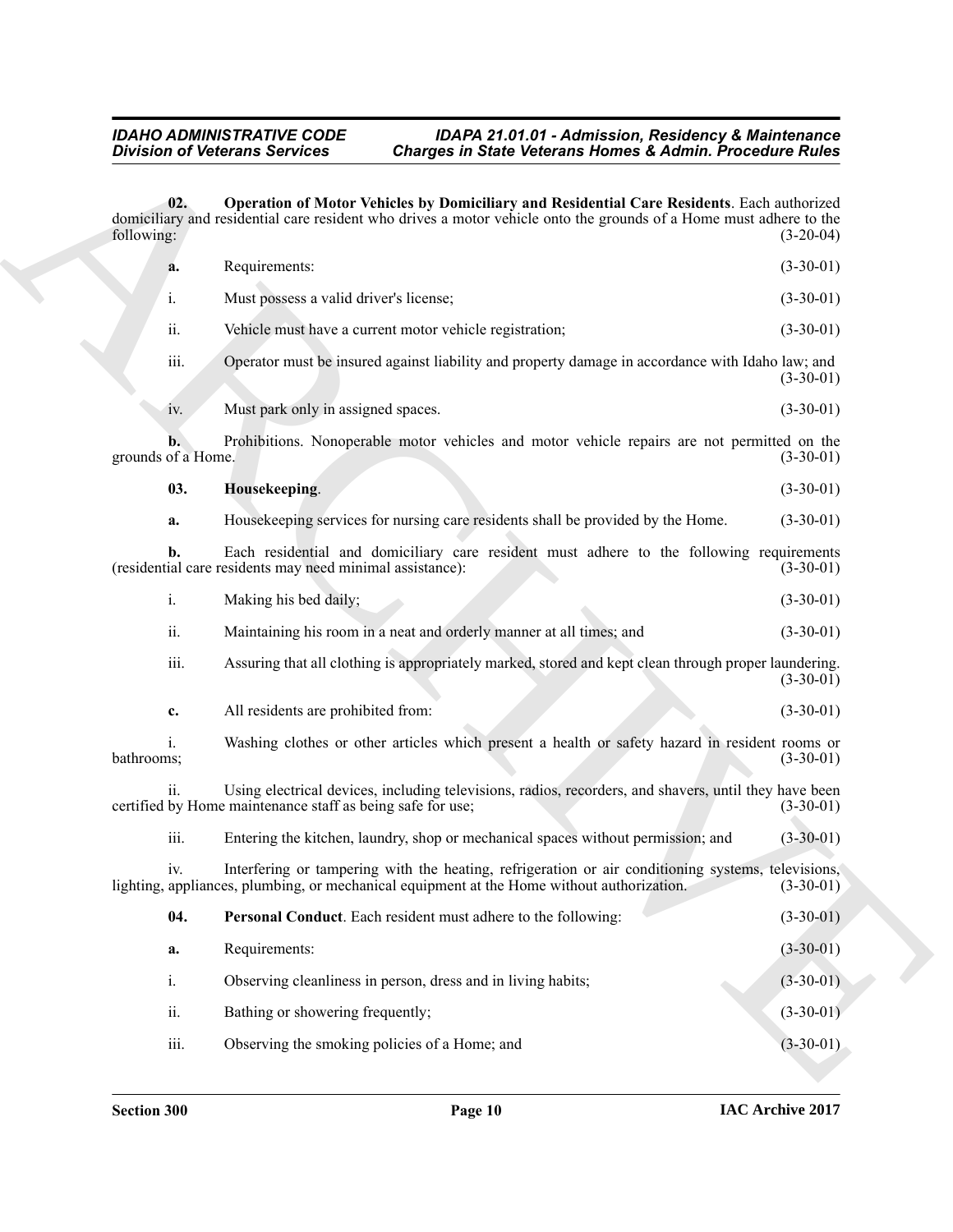#### <span id="page-10-0"></span>**301. -- 349. (RESERVED)**

#### <span id="page-10-4"></span><span id="page-10-3"></span><span id="page-10-2"></span><span id="page-10-1"></span>**350. TRANSFER AND DISCHARGE OF RESIDENTS.**

|               | <b>Division of Veterans Services</b><br><b>Charges in State Veterans Homes &amp; Admin. Procedure Rules</b>                                                                                                                                                                                                                                                                         |                                                                        |
|---------------|-------------------------------------------------------------------------------------------------------------------------------------------------------------------------------------------------------------------------------------------------------------------------------------------------------------------------------------------------------------------------------------|------------------------------------------------------------------------|
| iv.           | Residential and domiciliary care residents must retire to a recreation area or utilize an individual<br>bed light if desiring to read between 10 p.m. and 6:30 a.m. during which time all room overhead lights are turned off.                                                                                                                                                      | $(3-30-01)$                                                            |
| b.            | Prohibitions:                                                                                                                                                                                                                                                                                                                                                                       | $(3-30-01)$                                                            |
|               | Creating a disturbance or using intoxicating beverages or nonprescribed controlled substances in<br>the buildings or on the grounds (unless prescribed by a physician);                                                                                                                                                                                                             | $(3-30-01)$                                                            |
| ii.           | Marking or writing on the walls of a building, or damaging the grounds or any other property;                                                                                                                                                                                                                                                                                       | $(3-30-01)$                                                            |
| iii.          | Using profanity or exhibiting vulgar behavior in the Home or in any other public place; (3-30-01)                                                                                                                                                                                                                                                                                   |                                                                        |
| 1V.           | Becoming involved in quarrels, persistent dissension or criticism of others;                                                                                                                                                                                                                                                                                                        | $(3-30-01)$                                                            |
| V.            | Lending money to, or borrowing money from, another resident or an employee of the Home;                                                                                                                                                                                                                                                                                             | $(3-30-01)$                                                            |
| vi.           | Smoking in an unauthorized area;                                                                                                                                                                                                                                                                                                                                                    | $(3-30-01)$                                                            |
| V11.          | Taking food (other than fresh fruit for consumption within a reasonable time period), condiments,<br>dishes or utensils from the dining room;                                                                                                                                                                                                                                       | $(3-30-01)$                                                            |
| viii.         | Cooking or using heating devices in residents' rooms or other unauthorized areas; and                                                                                                                                                                                                                                                                                               | $(3-30-01)$                                                            |
| 1X.           | Storing flammable or combustible material including, but not limited to, gasoline, butane, solvents,<br>and acetone on Home grounds.                                                                                                                                                                                                                                                | $(3-30-01)$                                                            |
| $301. - 349.$ | (RESERVED)                                                                                                                                                                                                                                                                                                                                                                          |                                                                        |
| <b>350.</b>   | TRANSFER AND DISCHARGE OF RESIDENTS.<br>A resident can be transferred or discharged, for a period to be determined by the Home Administrator, for the bases<br>set forth in Section 350 of these rules. The Home Administrator will provide notice of transfer or discharge and the<br>opportunity to appeal a transfer or discharge in accordance with Section 980 of these rules. | $(5-8-09)$                                                             |
|               |                                                                                                                                                                                                                                                                                                                                                                                     |                                                                        |
| 01.           | Emergency Discharge or Transfer. Upon determination by the Home Administrator that an<br>emergency exists, a resident may be immediately discharged or transferred.                                                                                                                                                                                                                 |                                                                        |
| 02.           | General Discharge or Transfer. If the Home Administrator determines that one (1) or more of the<br>following is present or has occurred, the resident may be discharged or transferred from the Home:                                                                                                                                                                               |                                                                        |
| a.            | Possession of a lethal weapon of any kind by the resident on Division property; possession of wine,<br>beer, or liquor by the resident on Division property; or possession of a controlled substance or medication by the<br>resident, unless prescribed by the resident's physician;                                                                                               |                                                                        |
| b.            | The resident's excessive or habitual intoxication;                                                                                                                                                                                                                                                                                                                                  |                                                                        |
| c.            | Disruption of the peace of the Home by the resident;                                                                                                                                                                                                                                                                                                                                | $(5 - 8 - 09)$<br>$(5-8-09)$<br>$(4-2-08)$<br>$(4-2-08)$<br>$(4-2-08)$ |
| d.            | The resident strikes or threatens harm to another person;                                                                                                                                                                                                                                                                                                                           | $(4-2-08)$                                                             |
| e.            | The resident willfully destroys or wrongfully appropriates state or another person's property;                                                                                                                                                                                                                                                                                      | $(4-2-08)$                                                             |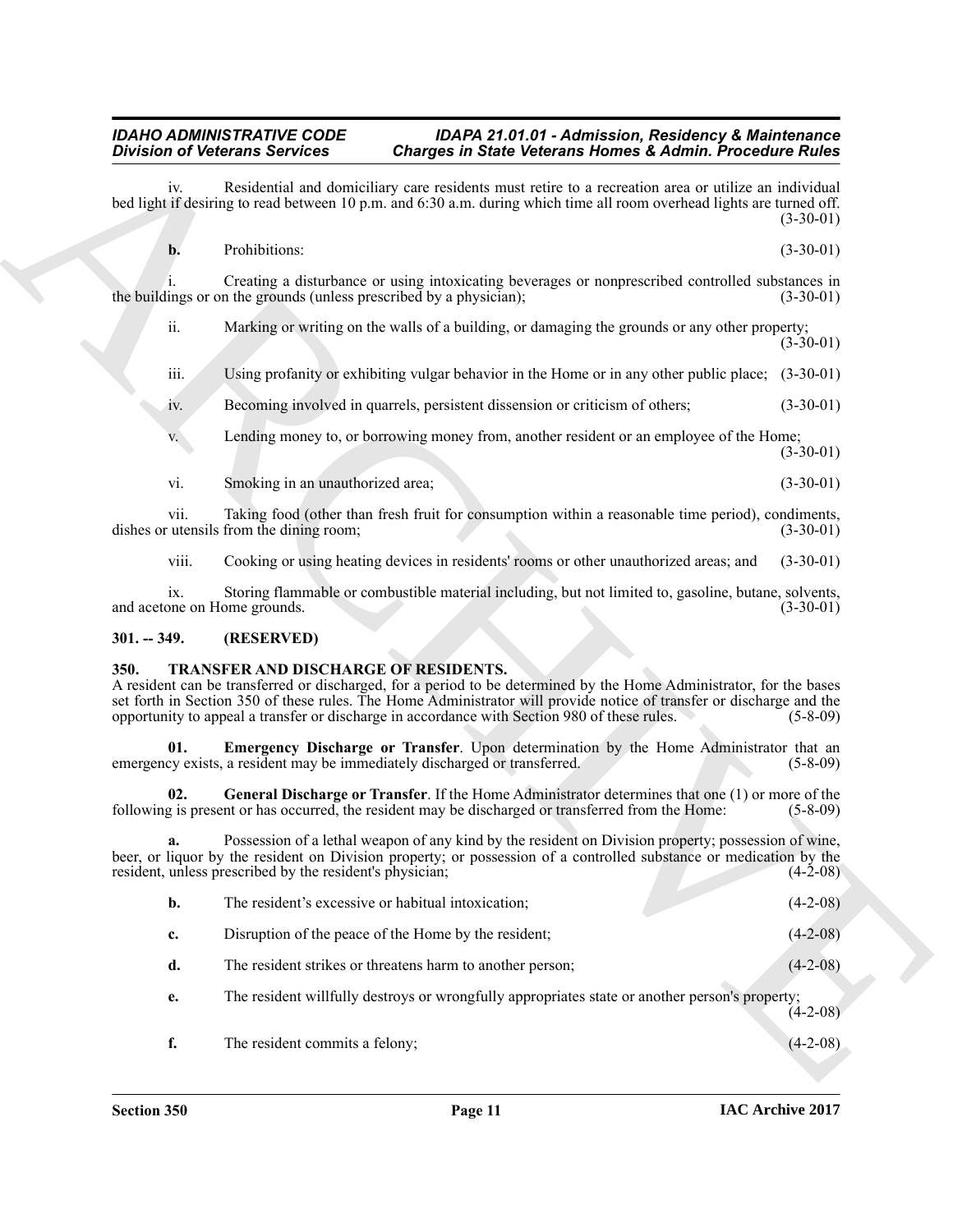**g.** The resident uses abusive language or gestures or intentionally commits assault or battery;  $(4-2-08)$ 

**h.** The resident fails to comply with the rules of this Chapter or a written directive of the Home trator or the Division Administrator; (4-2-08) Administrator or the Division Administrator;

**i.** The financial conditions set forth in Section 950 of these rules are present; (4-2-08)

**j.** The resident engages in a pattern of behavior that infringes upon the rights of another person;  $(4-2-08)$ 

**k.** The resident has unauthorized absences from the Home in excess of those permitted by Section 352 (4-2-08) of these rules;

**l.** Continued residency at the Home by the resident presents a danger to the resident or other persons;  $(4 - 2 - 08)$ 

**Division of Veterans Services Charges in State Veterans Romes & Admin Procedure Rides<br>
1. In case of the scale of this complete in the case of the Universal methods of the scale of the scale of the scale of the scale of m.** The resident is required by law to register as a sex offender and the Home has determined that the Home must provide resources in excess of those provided to other residents to ensure the safety of the resident or other persons; (4-2-08) (4-2-08)

<span id="page-11-5"></span>**n.** The resident does not meet the requirements and limitations set forth in Section 100 of these rules. (4-2-08)

**03. Discharge or Transfer During Absence**. A resident who is absent from the Home may be ed or transferred due to one (1) or more of the following: (5-8-09) discharged or transferred due to one  $(1)$  or more of the following:

**a.** The Home will not have the capability or services to provide an appropriate level of care to the resident upon the resident's return to the Home; (5-8-09) (5-8-09)

**b.** The resident has not returned to the Home from an absence prior to the expiration of the bed hold tablished by a third party payer paying more than half of the resident's maintenance charges; (5-8-09) period established by a third party payer paying more than half of the resident's maintenance charges; (5-8-09)

**c.** The resident ceases to pay the resident's maintenance charges or a bed hold charge applicable to an (5-8-09) absence. (5-8-09)

<span id="page-11-10"></span>**04. Voluntary Transfer or Discharge**. A resident may be transferred or discharged at any time upon voluntary consent of the resident.

#### <span id="page-11-0"></span>**351. (RESERVED)**

#### <span id="page-11-6"></span><span id="page-11-1"></span>**352. UNAUTHORIZED ABSENCES -- RESIDENTIAL AND DOMICILIARY CARE.**

<span id="page-11-8"></span>**01. Unauthorized Absences Prohibited**. For residential and domiciliary care residents, no more than three (3) unauthorized absences may be accumulated in a thirty (30) day period. If more than three (3) unauthorized absences are accumulated, the resident may be discharged for a period of thirty (30) days. (5-8-09)

<span id="page-11-9"></span>**Yearly Maximum**. The maximum number of unauthorized absences allowable in a one (1) year period is twelve (12). Any resident who exceeds twelve (12) unauthorized absences in one (1) year may be discharged for a period of up to one (1) year.  $(5-8-09)$ 

<span id="page-11-7"></span>**03. Readmission Requirements**. Residents discharged for unauthorized absences must reapply for admission and are subject to the same restrictions and conditions as other applicants. (5-8-09)

#### <span id="page-11-2"></span>**353. -- 850. (RESERVED)**

#### <span id="page-11-4"></span><span id="page-11-3"></span>**851. AVAILABLE SERVICES.**

The Division will make available the following services. (3-15-02)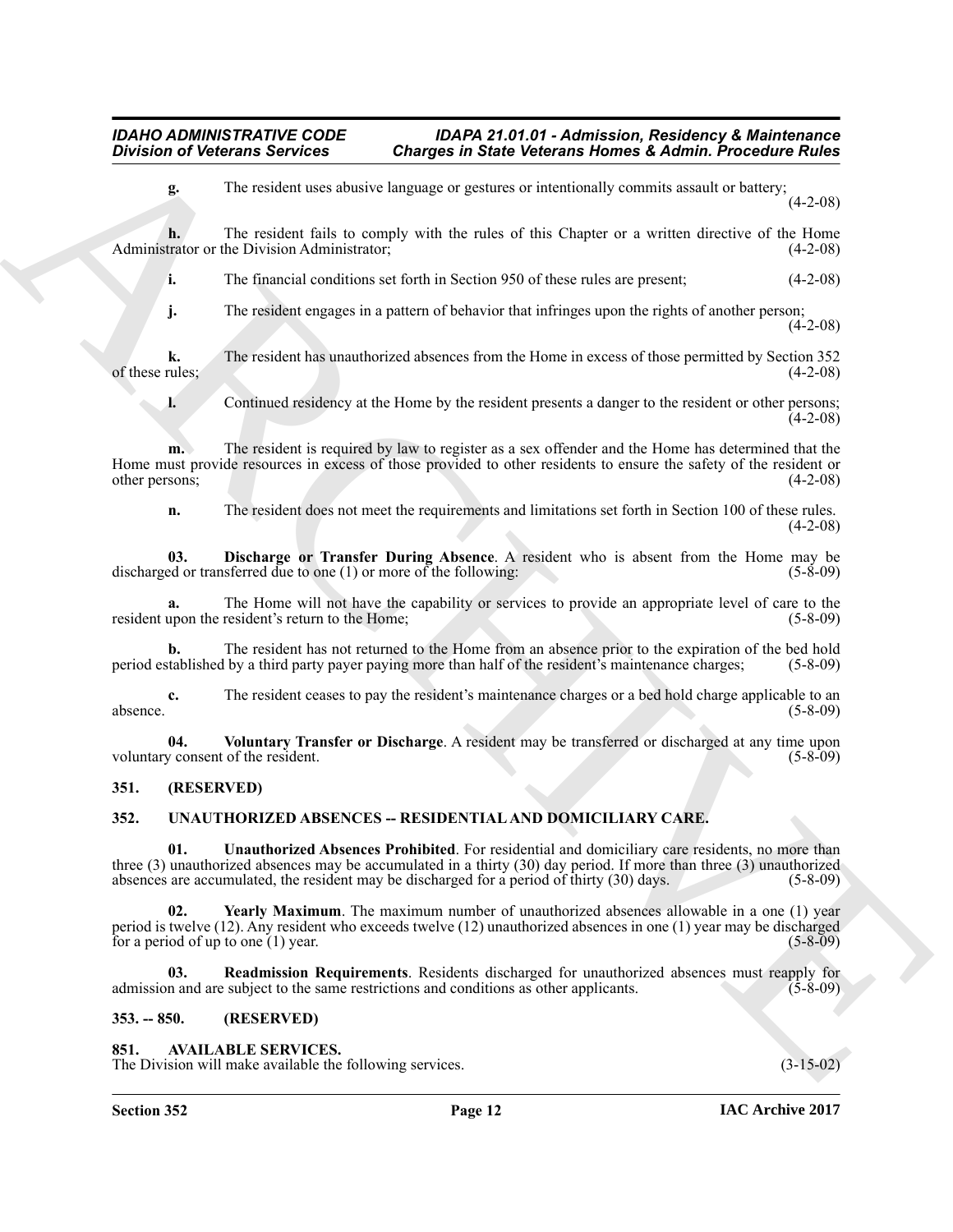#### <span id="page-12-1"></span><span id="page-12-0"></span>*IDAHO ADMINISTRATIVE CODE IDAPA 21.01.01 - Admission, Residency & Maintenance Division of Veterans Services Charges in State Veterans Homes & Admin. Procedure Rules*

|                   | <b>Division of Veterans Services</b>        | Charges in State Veterans Homes & Admin. Procedure Rules                                                        |
|-------------------|---------------------------------------------|-----------------------------------------------------------------------------------------------------------------|
| 01.<br>residents: |                                             | Nursing Care. The Division will make available the services listed below for nursing care<br>$(3-15-02)$        |
| a.                | Barber/Beauty Shop.                         | $(3-30-01)$                                                                                                     |
| b.                | Chaplain.                                   | $(3-30-01)$                                                                                                     |
| c.                | Dental Hygiene.                             | $(3-30-01)$                                                                                                     |
| d.                | Dietary.                                    | $(3-15-02)$                                                                                                     |
| e.                | Lab.                                        | $(3-30-01)$                                                                                                     |
| f.                | Laundry.                                    | $(3-30-01)$                                                                                                     |
| g.                | Nursing.                                    | $(3-30-01)$                                                                                                     |
| h.                | Pharmaceutical.                             | $(3-30-01)$                                                                                                     |
| i.                | Physical Therapy.                           | $(3-30-01)$                                                                                                     |
| j.                | Physician.                                  | $(3-30-01)$                                                                                                     |
| k.                | Referral.                                   | $(3-30-01)$                                                                                                     |
| $\mathbf{l}$ .    | Social Work.                                | $(3-30-01)$                                                                                                     |
| m.                | Speech Therapy.                             | $(3-30-01)$                                                                                                     |
| n.                | Therapeutic Recreation.                     | $(3-30-01)$                                                                                                     |
| 0.                | Limited Transportation.                     | $(3-15-02)$                                                                                                     |
| p.                | X-Ray.                                      | $(3-30-01)$                                                                                                     |
| 02.               | residential and domiciliary care residents: | Residential and Domiciliary Care. The Division will make available the services listed below for<br>$(3-15-02)$ |
| a.                | Barber/Beauty Shop.                         | $(3-30-01)$                                                                                                     |
| b.                | Chaplain.                                   | $(3-30-01)$                                                                                                     |
| c.                | Dietary.                                    | $(3-15-02)$                                                                                                     |
| d.                | Laundry.                                    | $(3-30-01)$                                                                                                     |
| e.                | Nursing (limited).                          | $(3-30-01)$                                                                                                     |
| f.                | Referral.                                   | $(3-30-01)$                                                                                                     |
| g.                | Social Work.                                | $(3-30-01)$                                                                                                     |
| h.                | Therapeutic Recreation.                     | $(3-30-01)$                                                                                                     |
| i.                | Limited Transportation.                     | $(3-15-02)$                                                                                                     |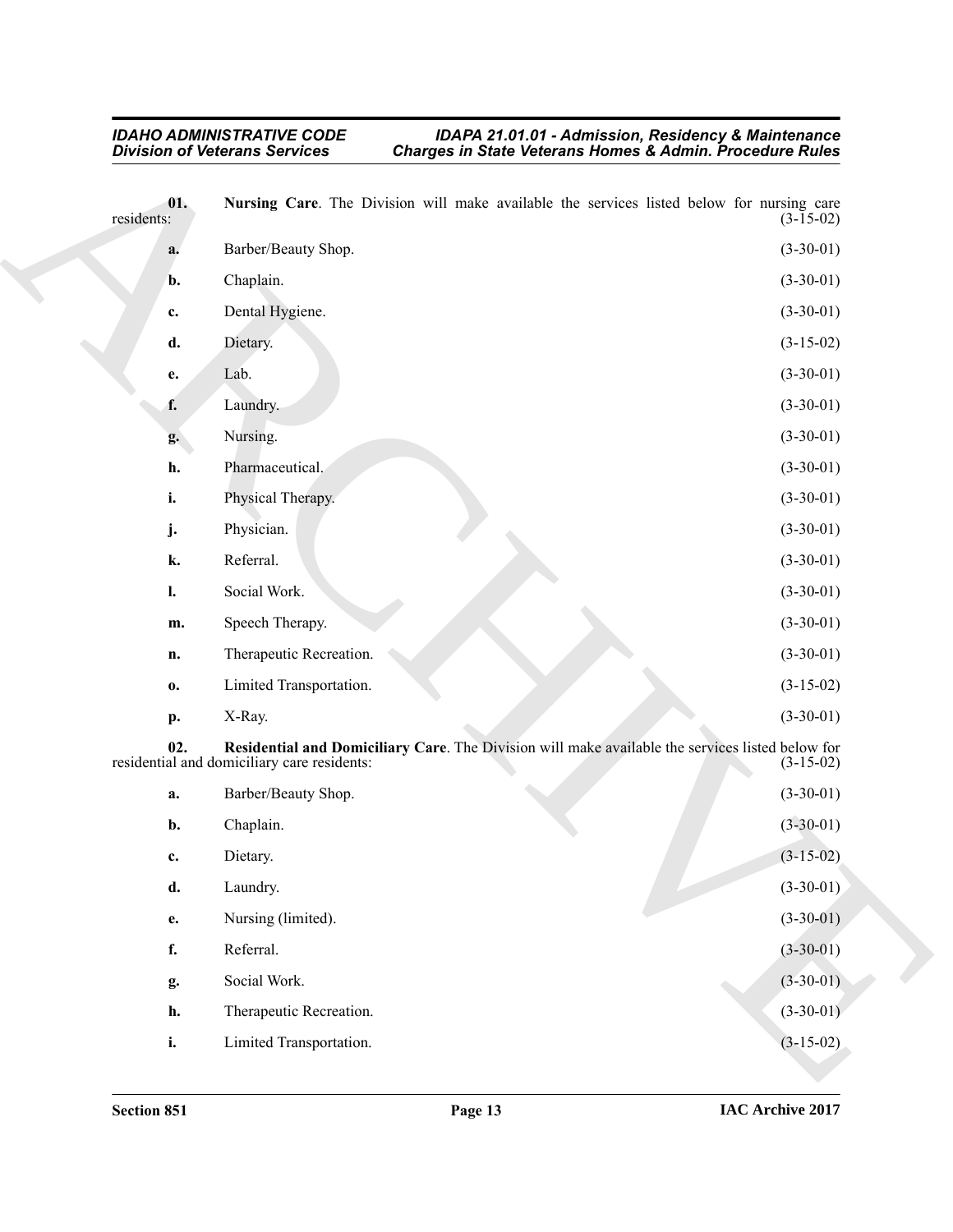#### <span id="page-13-0"></span>**852. -- 879. (RESERVED)**

#### <span id="page-13-5"></span><span id="page-13-4"></span><span id="page-13-1"></span>**880. FINANCIAL CONDITION OF APPLICANTS/RESIDENTS.**

#### <span id="page-13-6"></span><span id="page-13-2"></span>**881. -- 914. (RESERVED)**

#### <span id="page-13-8"></span><span id="page-13-7"></span><span id="page-13-3"></span>**915. MAINTENANCE CHARGES.**

|               |                | <b>Division of Veterans Services</b>                                                                                                                                                                                                                                                                                                                                                                                                                                                                                                                                                                                                                                                                                | <b>Charges in State Veterans Homes &amp; Admin. Procedure Rules</b> |
|---------------|----------------|---------------------------------------------------------------------------------------------------------------------------------------------------------------------------------------------------------------------------------------------------------------------------------------------------------------------------------------------------------------------------------------------------------------------------------------------------------------------------------------------------------------------------------------------------------------------------------------------------------------------------------------------------------------------------------------------------------------------|---------------------------------------------------------------------|
| $852. - 879.$ |                | (RESERVED)                                                                                                                                                                                                                                                                                                                                                                                                                                                                                                                                                                                                                                                                                                          |                                                                     |
| 880.          |                | FINANCIAL CONDITION OF APPLICANTS/RESIDENTS.<br>Each applicant/resident or his legal representative must submit a signed and dated financial statement to the Home<br>Administrator on which his income and liquid assets from all sources are reported. The statement must also indicate<br>whether the applicant/resident is responsible for the support of any legal dependent who should be considered in<br>fixing the amount of monthly charges. If changes occur in the applicant's/resident's income or liquid assets, it shall be<br>the applicant's/resident's responsibility to submit an accurate financial statement immediately.                                                                      | $(3-30-0)$                                                          |
|               | 01.            | Investigation of Financial Condition. The Division is authorized to investigate the financial<br>condition of applicants/residents to determine their ability to pay maintenance charges. An applicant/resident may be<br>required to provide a power of attorney or a release of information to the Home Administrator in order to assist in<br>investigating his financial condition and to aid in securing any benefits for which he may be eligible.                                                                                                                                                                                                                                                            | $(3-30-01)$                                                         |
|               | 02.            | Retroactive Income. In the event an applicant/resident is awarded retroactive income from any<br>source, he is responsible to report this award to the Home Administrator. He is then required to pay his maintenance<br>charge retroactive to the effective date of income.                                                                                                                                                                                                                                                                                                                                                                                                                                        | $(3-30-01)$                                                         |
| $881. - 914.$ |                | (RESERVED)                                                                                                                                                                                                                                                                                                                                                                                                                                                                                                                                                                                                                                                                                                          |                                                                     |
| 915.          |                | <b>MAINTENANCE CHARGES.</b><br>Upon becoming a resident of a Home, each resident is liable for the payment of a maintenance charge as well as<br>expenses for supplies, medication, equipment, and services (other than basic services for the assigned level of care)<br>that are not provided or paid for by VA, Medicaid, Medicare, or other insurance unless otherwise determined by the<br>Home Administrator. Residents living in a Home for any part of a month must pay for each day, based on the actual<br>number of days in the month, at that fraction of their total charge. Refusal or failure to pay the established<br>maintenance charge or related expenses is cause for discharge from the Home. | $(3-30-01)$                                                         |
|               | 01.            | Charges. Charges will be computed, based on the following factors:                                                                                                                                                                                                                                                                                                                                                                                                                                                                                                                                                                                                                                                  | $(3-30-01)$                                                         |
|               | a.             | If the resident has an income, those items used to compute the charge will include:                                                                                                                                                                                                                                                                                                                                                                                                                                                                                                                                                                                                                                 | $(3-30-01)$                                                         |
|               | i.             | Social Security benefits;                                                                                                                                                                                                                                                                                                                                                                                                                                                                                                                                                                                                                                                                                           | $(3-30-01)$                                                         |
|               | ii.            | Retirement benefits;                                                                                                                                                                                                                                                                                                                                                                                                                                                                                                                                                                                                                                                                                                | $(3-30-01)$                                                         |
|               | iii.           | Income from annuities;                                                                                                                                                                                                                                                                                                                                                                                                                                                                                                                                                                                                                                                                                              | $(3-30-01)$                                                         |
|               | iv.            | Insurance benefits;                                                                                                                                                                                                                                                                                                                                                                                                                                                                                                                                                                                                                                                                                                 | $(3-30-01)$                                                         |
|               | V.             | Rental from property;                                                                                                                                                                                                                                                                                                                                                                                                                                                                                                                                                                                                                                                                                               | $(3-30-01)$                                                         |
|               | Vl.            | Farm income;                                                                                                                                                                                                                                                                                                                                                                                                                                                                                                                                                                                                                                                                                                        | $(3-30-01)$                                                         |
|               | vii.           | VA pensions or compensations;                                                                                                                                                                                                                                                                                                                                                                                                                                                                                                                                                                                                                                                                                       | $(3-30-01)$                                                         |
|               | viii.          | Tax refunds; and                                                                                                                                                                                                                                                                                                                                                                                                                                                                                                                                                                                                                                                                                                    | $(3-30-01)$                                                         |
|               | ix.            | Income from any and all other sources.                                                                                                                                                                                                                                                                                                                                                                                                                                                                                                                                                                                                                                                                              | $(3-30-01)$                                                         |
|               | $\mathbf{b}$ . | If the resident is single, incompetent, and has liquid assets in excess of one thousand five hundred<br>dollars (\$1,500), he will be assessed the current maximum charge until those assets are reduced to less than one<br>thousand five hundred dollars (\$1,500).                                                                                                                                                                                                                                                                                                                                                                                                                                               | $(3-15-02)$                                                         |
|               | c.             | If the resident is single, competent, and has liquid assets in excess of fifteen hundred dollars<br>(\$1,500), he will be assessed the current maximum charge until those assets are reduced to less than fifteen hundred                                                                                                                                                                                                                                                                                                                                                                                                                                                                                           |                                                                     |

- vi. Farm income; (3-30-01) vii. VA pensions or compensations; (3-30-01) (3-30-01) viii. Tax refunds; and (3-30-01) (3-30-01)
- ix. Income from any and all other sources. (3-30-01)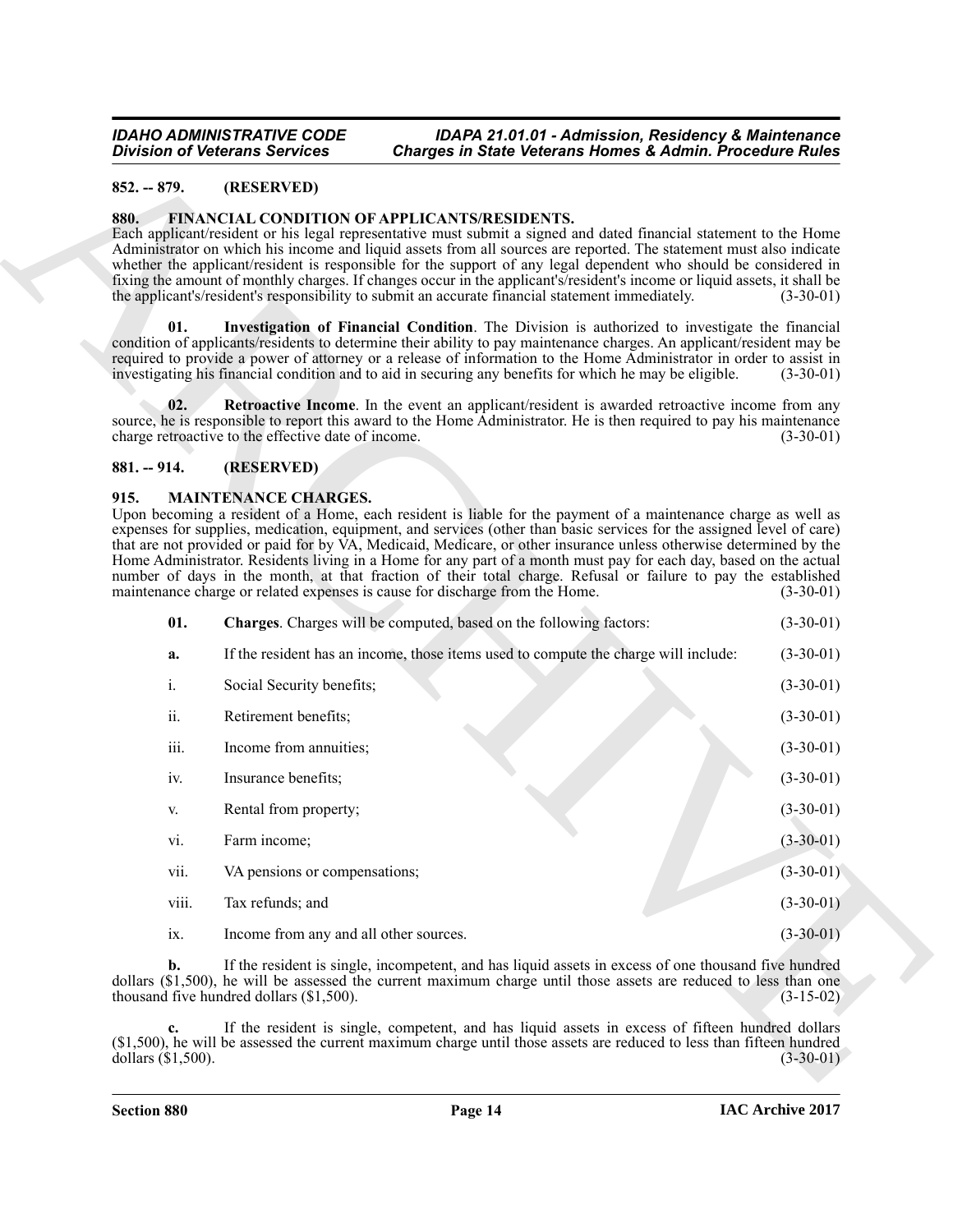<span id="page-14-1"></span>

|                       | <b>Division of Veterans Services</b>                    | <b>Charges in State Veterans Homes &amp; Admin. Procedure Rules</b>                                                                                                                                                                                                                                                                                                                                                            |             |
|-----------------------|---------------------------------------------------------|--------------------------------------------------------------------------------------------------------------------------------------------------------------------------------------------------------------------------------------------------------------------------------------------------------------------------------------------------------------------------------------------------------------------------------|-------------|
| d.                    | to a level of five thousand dollars $(\hat{\$5},000)$ . | Joint income will be used in computing charges for married persons. If the resident has dependents<br>who rely upon him for financial support, the amount of liquid assets will not be drawn upon after they have declined                                                                                                                                                                                                     | $(3-30-01)$ |
| 02.                   |                                                         | <b>Exclusions from Income or Payment</b> . The only exclusions in computing monthly charges will be:                                                                                                                                                                                                                                                                                                                           | $(3-30-01)$ |
| a.                    | part of a Home occupational therapy program; or         | Those funds which a resident receives from the sale of hobby/craft items constructed and sold as                                                                                                                                                                                                                                                                                                                               | $(3-30-01)$ |
| b.                    | pursuant to Section 916 of these rules:                 | Those unusual expenses specified below, which are incurred after the resident's admission to a<br>Home and are approved by the Home Administrator, up to a maximum monthly allowance which is established                                                                                                                                                                                                                      | $(3-30-01)$ |
| $\mathbf{i}$ .        |                                                         | Prosthetic, orthopedic, and paraplegic appliances;                                                                                                                                                                                                                                                                                                                                                                             | $(3-30-01)$ |
| ii.                   | Sensory aids;                                           |                                                                                                                                                                                                                                                                                                                                                                                                                                | $(3-30-01)$ |
| iii.                  | Wheelchairs;                                            |                                                                                                                                                                                                                                                                                                                                                                                                                                | $(3-30-01)$ |
| iv.                   | Therapy services;                                       |                                                                                                                                                                                                                                                                                                                                                                                                                                | $(3-30-01)$ |
|                       |                                                         | Hospital, medical, surgical expenses and bills for prescription drugs incurred and paid by the<br>individual in the current month and documented by a paid receipt.                                                                                                                                                                                                                                                            | $(3-30-01)$ |
| c.                    | premiums are excluded from consideration; or            | Reasonable medical insurance premiums, as paid, with documentation of payment. Other insurance                                                                                                                                                                                                                                                                                                                                 | $(3-30-01)$ |
| d.<br>personal needs; |                                                         | An allowance established pursuant to Section 916 of these rules for retention by a resident for                                                                                                                                                                                                                                                                                                                                | $(3-30-01)$ |
| costs.)               |                                                         | That amount necessary for a resident of a Home to contribute to the support of a legal dependent<br>where proof of actual payment is documented. A monthly allowance will be established for a spouse or additional<br>dependents pursuant to Section 916 of these rules. (These allowances take into consideration housing and utility                                                                                        | $(3-30-01)$ |
| 03.                   | <b>Income Eligibility Limits.</b>                       |                                                                                                                                                                                                                                                                                                                                                                                                                                | $(3-30-01)$ |
| a.                    | Nursing Care. None.                                     |                                                                                                                                                                                                                                                                                                                                                                                                                                | $(3-30-01)$ |
| b.                    |                                                         | Residential and Domiciliary Care. A resident's total monthly net income, from all sources, may not<br>exceed the current maximum annual rate of VA pension for a single veteran pursuant to Public Law 95-588 divided<br>by twelve (12) unless waived by the Home Administrator in accordance with Subsection 100.08 of these rules.                                                                                           | $(3-30-01)$ |
| c.                    |                                                         | While in residence at a Home, a domiciliary resident may seek outside employment and receive<br>income so that his total monthly net income from all sources will exceed the current maximum annual rate of VA<br>pension for a single veteran pursuant to Public Law 95-588 divided by twelve (12) for a one-month transitional<br>period. At the end of this one-month transitional period, the resident will be discharged. | $(3-30-01)$ |
| 04.                   | <b>Continued Eligibility.</b>                           |                                                                                                                                                                                                                                                                                                                                                                                                                                | $(3-30-01)$ |
| a.                    |                                                         | Nursing Care. A resident may continue to be eligible for residency in a Home, regardless of income<br>changes, if the conditions defined in Subsection 100.09 of these rules continue to be met.                                                                                                                                                                                                                               | $(3-30-01)$ |
| b.                    |                                                         | Residential and Domiciliary Care. If a resident's net monthly income exceeds the income eligibility                                                                                                                                                                                                                                                                                                                            |             |

<span id="page-14-2"></span>

| 03. | <b>Income Eligibility Limits.</b> | $(3-30-01)$ |
|-----|-----------------------------------|-------------|
|     | Nursing Care. None.               | $(3-30-01)$ |

#### <span id="page-14-0"></span>**04. Continued Eligibility**. (3-30-01)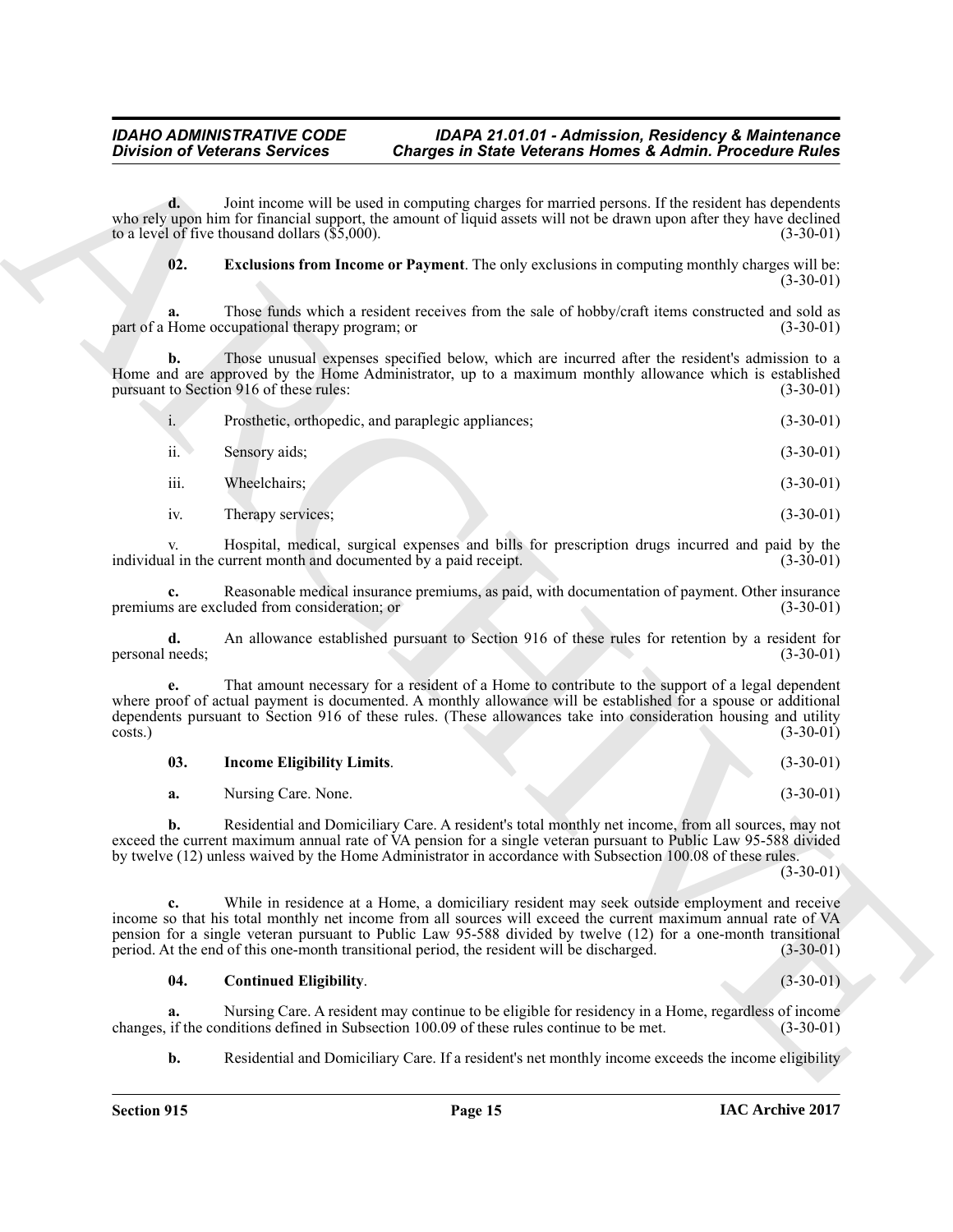limit after admission to the Home, the resident may appeal to the Home Administrator for a waiver of the income eligibility limit which may be granted for good cause. Consideration for good cause must include "need for continuing medical care" as documented by a VA Medical Center physician. (3-30-01) continuing medical care" as documented by a VA Medical Center physician.

#### <span id="page-15-1"></span>**05. Charges**. (3-30-01)

**a.** Nursing Care. After allowable deductions, a resident will be assessed a fee equal to the remaining portion of his net monthly income up to the maximum charge. The maximum monthly maintenance charge is based on historical costs that are adjusted to include anticipated costs and an inflation factor. Changes to the maximum charge are made pursuant to Section 916 of these rules. (3-30-01)

**b.** Residential Care. After allowable deductions, a resident will be assessed a fee of seventy-five percent (75%) of the remaining portion of his net monthly income up to the maximum charge. The maximum monthly maintenance charge shall be seventy-five percent (75%) of the current maximum annual rate of VA pension for a single veteran pursuant to Public Law 95-588 divided by twelve (12). (3-30-01)

**c.** Domiciliary Care. After allowable deductions, a resident will be assessed a fee of sixty percent (60%) of the remaining portion of his net monthly income up to the maximum charge. The maximum monthly maintenance charge shall be sixty percent (60%) of the current maximum annual rate of VA pension for a single veteran pursuant to Public Law 95-588 divided by twelve (12). (3-30-01)

<span id="page-15-4"></span>**06. Payment Schedule**. Maintenance charges are due the first of each month and must be paid in full by the resident or guardian on or before the tenth day of the month. Payments may be made either by cash or by check, and a receipt will be issued. (3-15-02)

<span id="page-15-5"></span>**07. Security Deposit**. A deposit of one hundred dollars (\$100) will be required by domiciliary and residential care residents upon admission to a Home, unless waived by the Home Administrator. This deposit will be held until the resident leaves. Any debts or liabilities on behalf of the resident will be offset against this deposit at that time. After payment of any debts or liabilities, the remaining balance of the deposit will be returned to the outgoing resident. (5-3-03) resident. (5-3-03)

<span id="page-15-3"></span><span id="page-15-2"></span>**08. Leave of Absence or Hospitalization**. Residents receiving Medicaid, Medicare, or VA per diem will be charged for leave of absence or hospitalization in accordance with Medicaid, Medicare, and VA requirements. The Home will not reduce charges for leave of absence or hospitalization of residents not qualifying for Medicaid, Medicare, or VA payment for such absence and each day will count as if the resident were present at a Home. Unless waived by the Home Administrator or prohibited by law, the Home will charge residents receiving Medicaid, Medicare, or VA per diem the current VA per diem rate for each absent day of a leave of absence or hospitalization in excess of the period eligible for payment by Medicaid, Medicare, or the VA.  $(3-29-10)$ excess of the period eligible for payment by Medicaid, Medicare, or the VA.

Division of Velocions Served in Conservation Conservation Served Monte Research and Archives Conservation Served Monte Research (Served Monte Research 2013)<br>
And the state and the state and the state of the state of the s **09. Medicaid Eligibility**. All nursing care residents, including re-admitted residents, entering a Home on or after July 1, 2000 must either apply for or become eligible for Medicaid benefits, or must pay the maximum monthly charge as it may be established from time to time. Eligibility for Medicaid benefits is determined entirely by the Idaho Department of Health and Welfare and its agents. Residents who cannot, or choose not to, qualify for Medicaid shall be required to pay for services in full from other than Medicaid funds. Care and services for those residents who are Medicaid eligible will be billed to and paid by Medicaid. Residents eligible for Medicaid will be assessed a fee equal to the resident's liability as determined by Medicaid. (3-30-07) assessed a fee equal to the resident's liability as determined by Medicaid.

#### <span id="page-15-6"></span><span id="page-15-0"></span>**916. MONTHLY CHARGES AND ALLOWANCES.**

<span id="page-15-7"></span>**01. Nursing Care**. Pursuant to Section 66-907, Idaho Code, maximum monthly charges and allowances are established by the Division Administrator with the advice of the Commission. A schedule of charges and allowances will be available in the business office of each Home. Charges and allowances will be reviewed from time to time by the Division Administrator and the Commission. (3-30-01) time to time by the Division Administrator and the Commission.

**a.** Changes to Charges and Allowances. Members of the public may comment on proposed changes at of the Commission when changes are considered. (3-30-01) meetings of the Commission when changes are considered.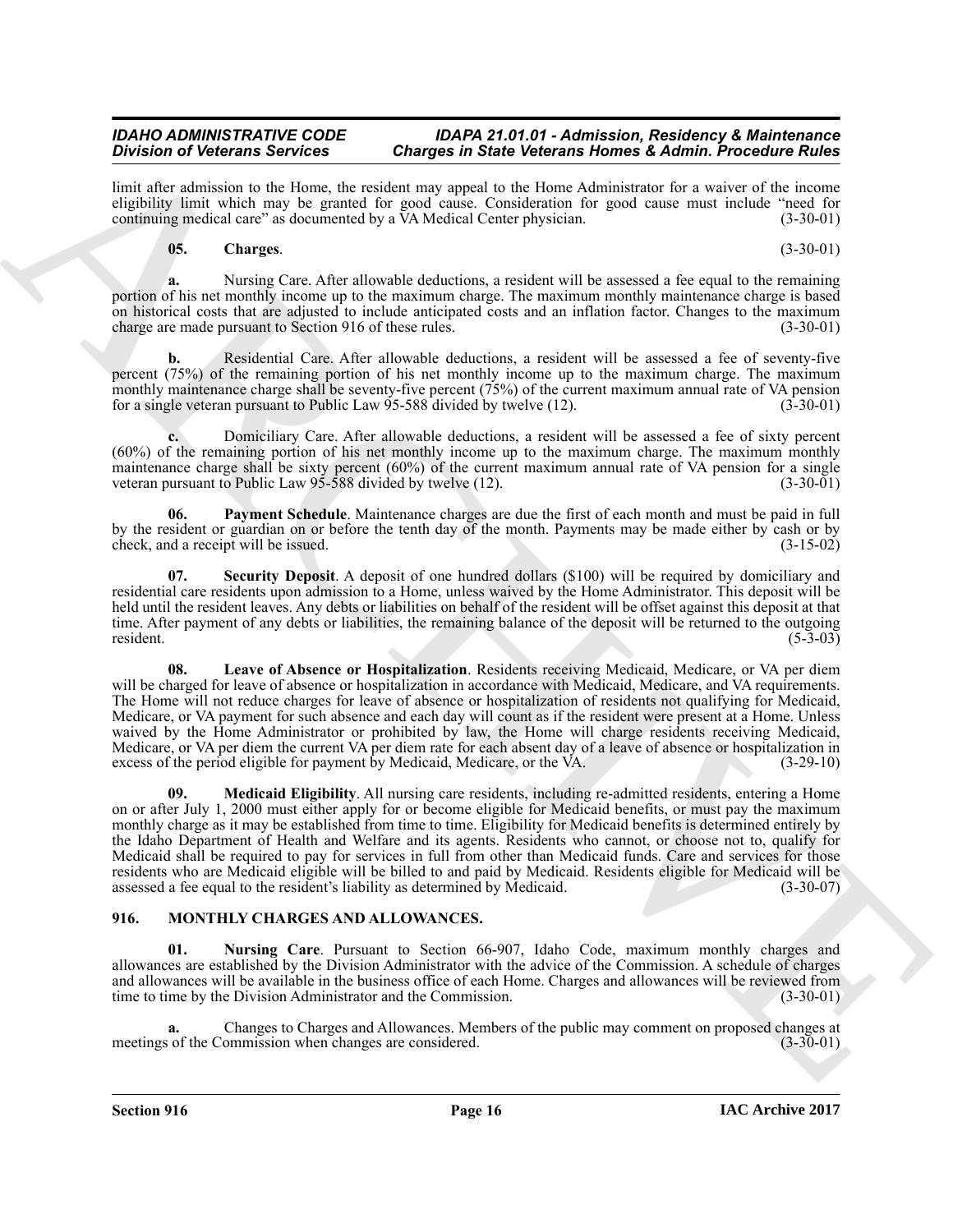**b.** Notification and Posting. When changes are made to charges or allowances, residents or their families or sponsors will receive written notification and changes will be posted in the business office of each Home a minimum of thirty (30) days prior to the effective date of the change. (3-30-01) a minimum of thirty  $(30)$  days prior to the effective date of the change.

<span id="page-16-8"></span>**02. Residential and Domiciliary Care**. Pursuant to Section 66-907, Idaho Code, maximum monthly charges and allowances are established by the Division Administrator with the advice of the Commission. A schedule of charges and allowances will be available in the business office of the Homes. Allowances will be reviewed from time to time by the Division Administrator and the Commission. (3-20-04)

Division of Determines Secretics Control is the bitter of the rest of Administration of the College Control in the Control in the College Control in the College Control in the College Control in the College Control in the **a.** Changes to Charges and Allowances. Pursuant to Paragraphs 915.05.b. and 915.05.c. of these rules, monthly charges for residential and domiciliary care will be adjusted automatically when a change is made to the current maximum annual rate of VA pension for a single veteran pursuant to Public Law 95588 divided by twelve (12). Relative to monthly allowances, members of the public may comment on proposed changes at meetings of the Commission when changes are considered.

**b.** Notification and Posting of Changes to Allowances. When changes are made to allowances, residents or their families or sponsors will receive written notification, and changes will be posted in the business office of the Veterans Homes a minimum of thirty (30) days prior to the effective date of the change. (3 office of the Veterans Homes a minimum of thirty  $(30)$  days prior to the effective date of the change.

#### <span id="page-16-0"></span>**917. -- 949. (RESERVED)**

#### <span id="page-16-4"></span><span id="page-16-1"></span>**950. FINANCIAL GROUNDS FOR REJECTION OR DISCHARGE.**

The following circumstances may be considered as grounds for rejection of an application for residency or for revocation of residency and subsequent discharge. (When an application is rejected or a resident discharged, the applicant/resident will be given written notification of his intended application rejection or his discharge, in accordance with the provisions in Subsection 982.03 of these rules.)  $(3-30-01)$ accordance with the provisions in Subsection 982.03 of these rules.)

<span id="page-16-5"></span>**01. Disposal of Assets**. If the Home Administrator determines that an applicant/resident has disposed of assets following or within sixty (60) months preceding initial application for residency, which would have the effect of reducing his maintenance charge, such action can lead to rejection of the application or discharge from a<br>(4-2-08) Home.  $(4-2-08)$ 

**02. Failure to Pay Maintenance Charge**. Refusal or failure to pay the established maintenance charge can be cause for discharge from a Home. If the resident is so discharged, or leaves a Home voluntarily, he will not be eligible for readmission to a Home until all indebtedness to the Home is paid in full, or acceptable arrangements have<br>(3-30-01) (3-30-01) been made with the Home Administrator for repayment.

#### <span id="page-16-7"></span><span id="page-16-6"></span>**03. Failure to Pay for Services**. (3-30-01)

**a.** Residents who are excluded from receiving free services from a VA Medical Center may elect to purchase such services through a sharing agreement or contract between a Home and a VA Medical Center or an outside provider when such sharing agreement or contract exists. In those cases where sharing agreement or contract costs are borne by a Home, the resident must reimburse the Home for the costs of services provided. (3-30-01)

**b.** Failure to reimburse a Home or a service provider within ten (10) days after receipt of a bill for services provided under a sharing agreement or contract may result in a resident's discharge from the Home.

 $(3-30-01)$ 

#### <span id="page-16-2"></span>**951. -- 979. (RESERVED)**

#### <span id="page-16-9"></span><span id="page-16-3"></span>**980. NOTICE OF RESIDENT TRANSFER OR DISCHARGE AND NOTICE OF DENIAL OF AN APPLICATION FOR RESIDENCY.**

The Home Administrator or his designee must notify the applicant or resident of any action to be taken regarding rejection of an application or transfer or discharge from a Home. (5-8-09)

<span id="page-16-10"></span>**01.** Form of Notice. The notice of intended action must be in writing. (5-8-09)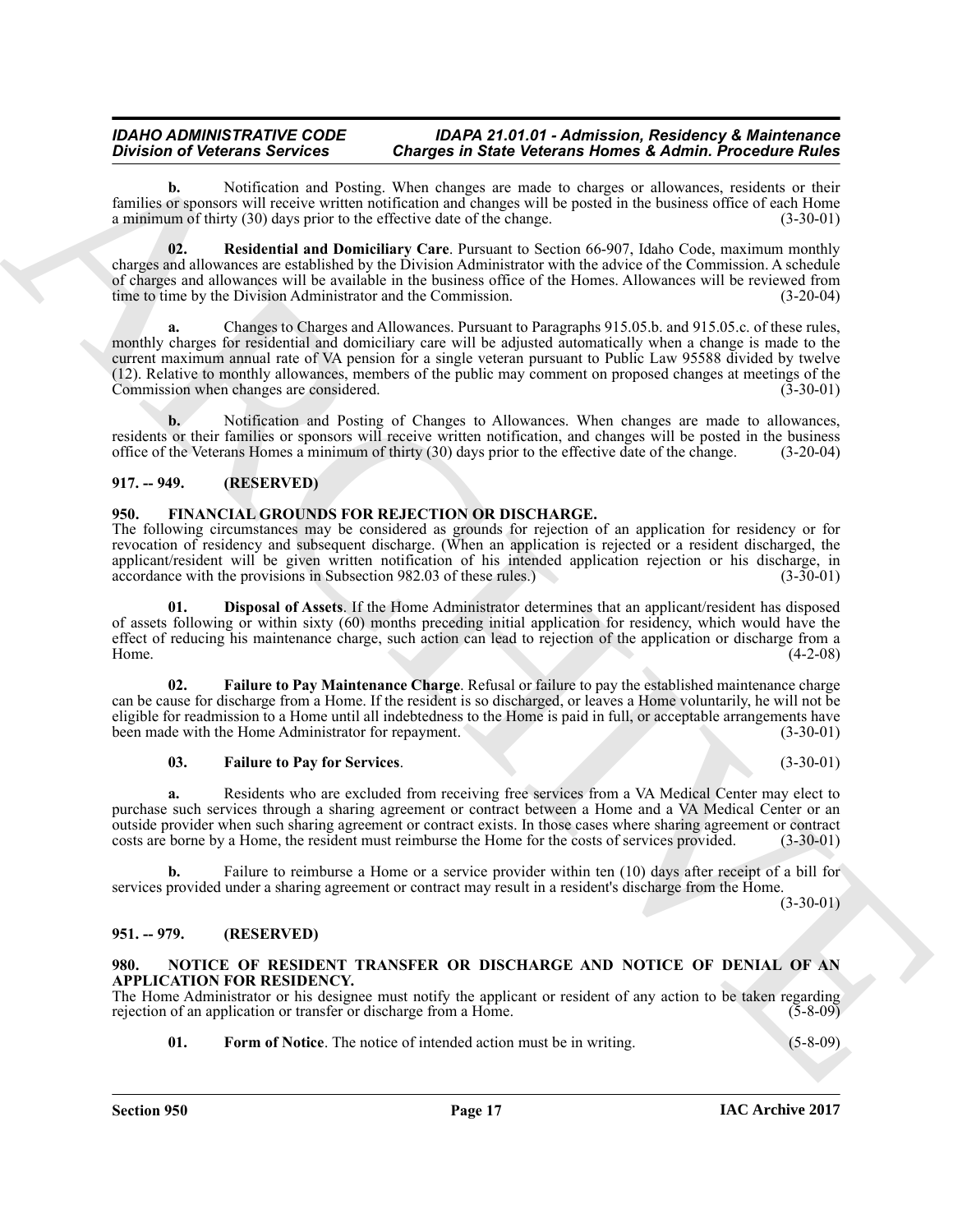<span id="page-17-0"></span>**02. Content of Notice**. The notice must state the following: (5-8-09)

**a.** The reason for the impending action and a reference to the pertinent rules under which the action is ought or decision has been made: (5-8-09) being brought or decision has been made;

**b**. The effective date of the action; (5-8-09)

Division of Velocious Services Charges in State Velocious Addinite Procedure Rides<br>
(a) Constant of Notices Libraria and sink to kinematic Services (a) Constant of Notices (a) Constant Constant Constant Constant Constant **c**. The applicant's or resident's right to request a hearing according to the provisions in Section 982 of these rules; and (5-8-09) (5-8-09)

<span id="page-17-2"></span>**d**. The procedure for requesting a hearing, as provided in Subsection 982.03 of these rules. (5-8-09)

**03. Notification Deadlines for Domiciliary Care**. The following notification deadlines are ed for Domiciliary Care only: (5-8-09) established for Domiciliary Care only:

**a**. Discharge notices must be sent to the resident three (3) days prior to the intended effective date of n, except under the conditions noted in Subsections 350.01, 350.03 and 350.04 of these rules. (5-8-09) the action, except under the conditions noted in Subsections  $350.01$ ,  $350.03$  and  $350.04$  of these rules.

**b**. Notification of findings of ineligibility for residency will be mailed to the applicant within three (3) receipt of the completed application citing the reasons for rejection. working days after receipt of the completed application citing the reasons for rejection.

<span id="page-17-4"></span>**04. Notification Deadlines for Residential Care**. The following notification deadlines are established for Residential Care only:

**a**. Discharge notices must be sent to the resident fifteen (15) days prior to the intended effective date tion, except under the conditions noted in Subsections 350.01, 350.03 and 350.04 of these rules. (5-8-09) of the action, except under the conditions noted in Subsections 350.01, 350.03 and 350.04 of these rules.

**b.** Notification of findings of ineligibility for residency will be mailed to the applicant within three (3) r receipt of the completed application citing the reasons for rejection. (5-8-09) working days after receipt of the completed application citing the reasons for rejection.

<span id="page-17-3"></span>**05.** Notification Deadlines for Nursing Care. The following notification deadlines are established for Care only: (5-8-09) Nursing Care only:

Notices of general discharge or transfer pursuant to Subsection 350.02 of these rules must be sent to (30) days prior to the intended effective date of the action. (5-8-09) the resident thirty  $(30)$  days prior to the intended effective date of the action.

**b**. Notices of emergency discharge or transfer pursuant to Subsection 350.01 of these rules must be e resident as soon as practical. (5-8-09) sent to the resident as soon as practical.

**c**. Notices of discharge or transfer during absence pursuant to Subsection 350.03 of these rules must b the resident within three (3) working days of the Home's determination to transfer. (5-8-09) be sent to the resident within three  $(3)$  working days of the Home's determination to transfer.

**d**. Notice of discharge for unauthorized absences pursuant to Paragraph 350.02.k. of these rules must be sent to the resident within three (3) days of the last unauthorized absence establishing a basis for discharge.

(5-8-09)

**e**. The Home is not required to provide notice of voluntary transfer or discharge pursuant to Subsection 350.04 of these rules. (5-8-09)

**f**. Notification of the denial of an application for residency will be mailed to the applicant within three ing days after receipt of the completed application citing the reasons for rejection. (5-8-09) (3) working days after receipt of the completed application citing the reasons for rejection.

**06. Notice of Denial of Emergency Relief**. The Veterans Services Program Supervisor or his designee must notify the applicant of the denial of his application for emergency relief. (5-8-09)

<span id="page-17-1"></span>**a.** The notice of denial must be in writing. (5-8-09)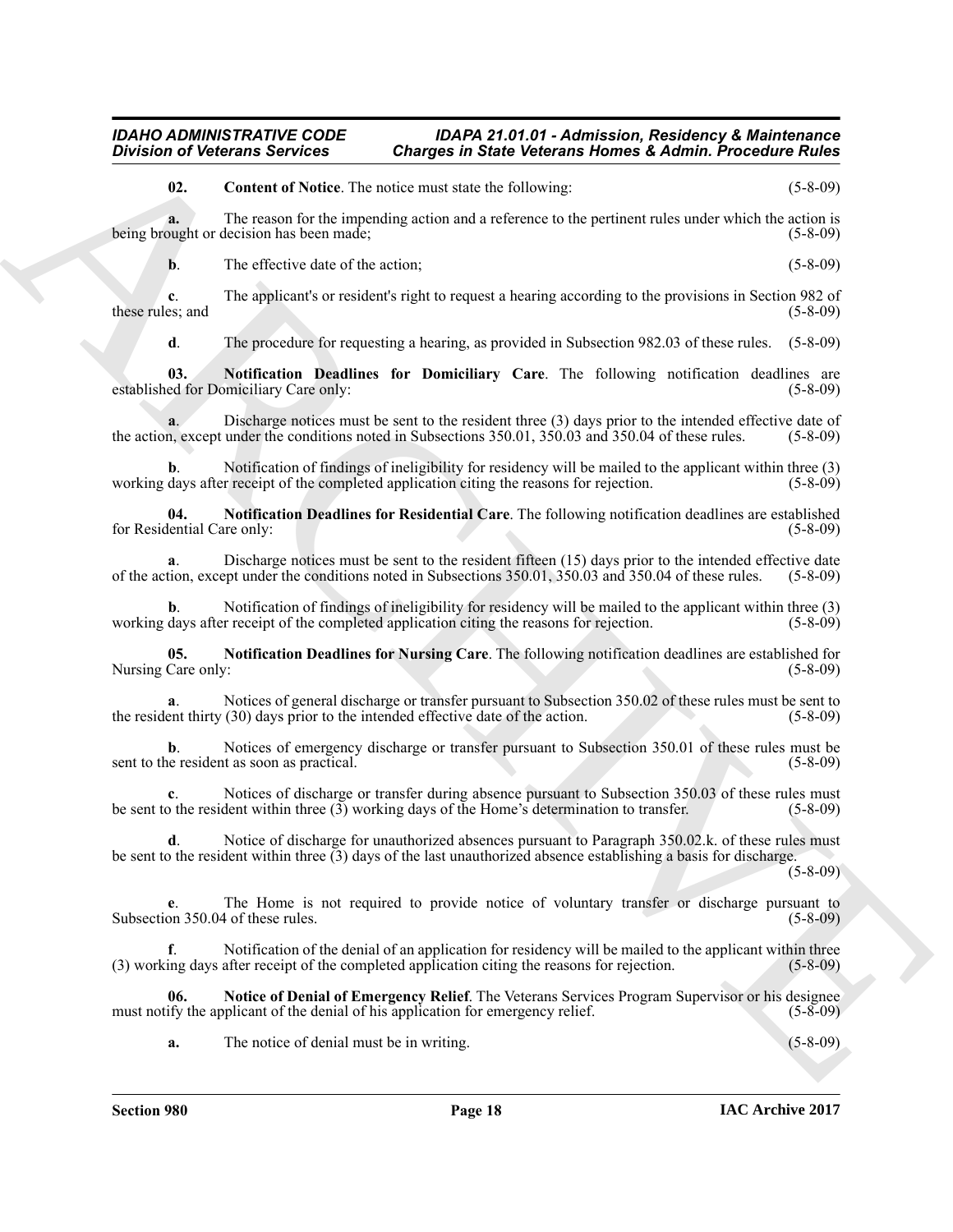**b.** The notice must state the following: (5-8-09)

i. The reason for denial and a reference to the pertinent rules under which the denial was made; and (5-8-09)

ii. The applicant's right to request a hearing according to the provisions in these rules; and (5-8-09)

iii. The procedure for requesting a hearing, as provided in Subsection 982.03 of these rules. (5-8-09)

**c.** Notice of denial of emergency relief will be mailed to the applicant within three (3) working days eint of the completed application. (5-8-09) after receipt of the completed application.

#### <span id="page-18-2"></span><span id="page-18-0"></span>**981. APPEAL PROCEDURE.**

Upon notification to a resident of transfer or discharge from a Home by the Home Administrator, the resident may request a hearing in accordance with the provisions in Section 982, "Provisions for Contested Cases," of these rules. Any additional violation of Home rules by a resident while on notice of transfer or discharge will be treated independent of any pending appeal. (5-8-09) independent of any pending appeal.

#### <span id="page-18-5"></span><span id="page-18-3"></span><span id="page-18-1"></span>**982. PROVISIONS FOR CONTESTED CASES.**

**Division of Veterans Services Charges in State Veterans Homes & Admin. Proceedure Rules<br>
1.** The music for details and a therma on the pertuant rules under the basis of state and<br>
1. The music for detail and a reference **01. Inapplicability of Idaho Rules of Administrative Procedure of the Attorney General**. All contested cases shall be governed by the provisions of these rules. The Commission and Division Administrator find that the provisions of IDAPA 04.11.01, et seq., "Idaho Rules of Administrative Procedure of the Attorney General," are inapplicable and inappropriate for contested cases before the Commission, because of the specific and unique requirements of federal and state law regarding notices, hearing processes, procedural requirements, time lines, and other provisions requiring the Division to adopt its own procedures pursuant to Section 67-5206(5)(b), Idaho Code, and hereby affirmatively promulgate and adopt alternative procedures and elect not to be governed by any of the provisions of IDAPA 04.11.01, et seq., "Idaho Rules of Administrative Procedure of the Attorney General."

 $(3-30-01)$ 

#### <span id="page-18-4"></span>**02. Hearing Rights**. Residents and applicants have the following rights to a hearing: (5-8-09)

**a.** If a resident of a Home is notified of transfer or discharge, the resident will be afforded an opportunity for a hearing. A resident of a Home must attempt to resolve the bases stated on the notice of action through verbal discussions with the Home Administrator or his designee prior to submission of a written request for a hearing. A resident will not be afforded an opportunity for a hearing based upon a voluntary transfer or discharge under Subsection 350.04 of these rules. (5-8-09)

**b.** If an application for residency in a Home is rejected, the applicant may request a hearing.

(5-8-09)

**c.** If an application for emergency relief is denied, the applicant may request a hearing. (5-8-09)

#### <span id="page-18-6"></span>**03. Requesting a Hearing**. (3-30-01)

**a.** A request for a hearing from a resident or an applicant for residency in a Home must be submitted through the Home Administrator to the Division Administrator for possible resolution or the scheduling of a hearing. A resident's request must contain a description of what effort he has taken to satisfy the requirements of Paragraph 982.02.a. of these rules. (5-8-09)

**b.** A request for a hearing from an applicant for emergency relief must be submitted through the Veterans Services Program Supervisor to the Division Administrator for possible resolution or the scheduling of a  $hearing.$  (5-8-09)

**c.** A request for a hearing must be in writing and signed by the applicant/resident. (3-30-01)

**d.** A request for a hearing must be submitted within three (3) days of receipt of the written notice of denial. (3-30-01) action or denial.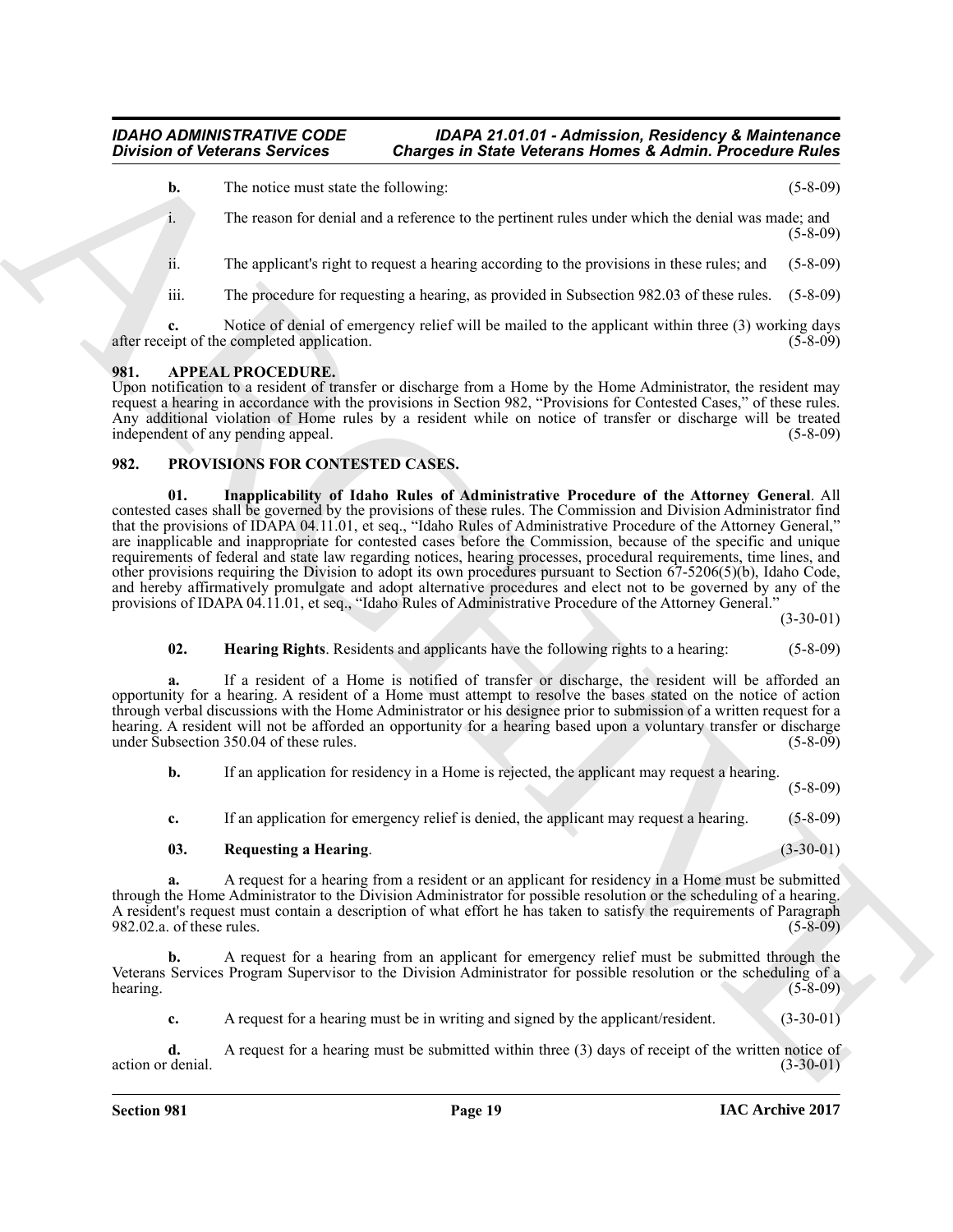#### <span id="page-19-1"></span><span id="page-19-0"></span>**983. PREHEARING PROVISIONS.**

<span id="page-19-2"></span>

| а. | A statement of the time, place and nature of the hearing;                 | $(3-30-01)$ |
|----|---------------------------------------------------------------------------|-------------|
|    | A statement of the legal authority under which the hearing is to be held; | $(3-30-01)$ |

| $(3-30-01)$<br>A statement of the issues involved; |
|----------------------------------------------------|
|----------------------------------------------------|

<span id="page-19-3"></span>

|              | A statement that all parties may be represented by counsel; and                                  | $(3-30-01)$ |
|--------------|--------------------------------------------------------------------------------------------------|-------------|
| these rules. | A statement concerning advance requests for hearing transcripts pursuant to Subsection 983.08 of | $(3-30-01)$ |

|                | <b>Charges in State Veterans Homes &amp; Admin. Procedure Rules</b>                                                                                                                                                                                                                                                                                                                                                                                                                                                                                                                      | <b>Division of Veterans Services</b>                                                   |
|----------------|------------------------------------------------------------------------------------------------------------------------------------------------------------------------------------------------------------------------------------------------------------------------------------------------------------------------------------------------------------------------------------------------------------------------------------------------------------------------------------------------------------------------------------------------------------------------------------------|----------------------------------------------------------------------------------------|
| $(3-30-01)$    | Pending a hearing, benefits will be continued or held in abeyance as follows:                                                                                                                                                                                                                                                                                                                                                                                                                                                                                                            | e.                                                                                     |
| $(5-8-09)$     | Benefits for domiciliary care, residential care, and nursing care residents will not be continued<br>when the transfer or discharge is an emergency discharge under Subsection 350.01 of these rules or a discharge for<br>unauthorized absences under Paragraph 350.02.k. of these rules. If the hearing request is made before the effective<br>date of action and within three (3) days of receipt of the notice, no action will be taken by the Home Administrator on<br>a general discharge under Subsection 350.02 of these rules, except Paragraph 350.02.k., or a transfer under | $\mathbf{1}$ .<br>Subsection 350.03 of these rules pending receipt of the final order. |
| $(5 - 8 - 09)$ | Benefits for emergency relief applicants will not be granted until issuance of the final order.                                                                                                                                                                                                                                                                                                                                                                                                                                                                                          | ii.                                                                                    |
| $(5-8-09)$     | The Division Administrator will not accept a request for a hearing from a voluntary transfer or                                                                                                                                                                                                                                                                                                                                                                                                                                                                                          | discharge pursuant to Subsection 350.04 of these rules.                                |
| $(5-8-09)$     | The following general provisions are applicable to those phases of all appeals which occur before the hearing is                                                                                                                                                                                                                                                                                                                                                                                                                                                                         | PREHEARING PROVISIONS.<br>983.<br>conducted unless precluded by statute or rule.       |
| $(5-8-09)$     | Notice of Hearing. Upon the receipt of a timely request for a hearing, the hearing shall be arranged<br>by the Division Administrator and a notice sent to all parties. The notice shall include:                                                                                                                                                                                                                                                                                                                                                                                        | 01.                                                                                    |
| $(3-30-01)$    | A statement of the time, place and nature of the hearing;                                                                                                                                                                                                                                                                                                                                                                                                                                                                                                                                | a.                                                                                     |
| $(3-30-01)$    | A statement of the legal authority under which the hearing is to be held;                                                                                                                                                                                                                                                                                                                                                                                                                                                                                                                | b.                                                                                     |
| $(3-30-01)$    | A reference to the particular sections of any statutes and rules involved;                                                                                                                                                                                                                                                                                                                                                                                                                                                                                                               | c.                                                                                     |
| $(3-30-01)$    |                                                                                                                                                                                                                                                                                                                                                                                                                                                                                                                                                                                          | d.<br>A statement of the issues involved;                                              |
| $(5 - 8 - 09)$ | A statement that all documents to be relied upon by the hearing officer to make its order or notice<br>of decision, or otherwise related to the issues involved in the hearing and relied upon by any party, are to be filed with<br>the Division Administrator and that each party must serve its own documents unless otherwise stated by law;                                                                                                                                                                                                                                         | е.                                                                                     |
| $(3-30-01)$    | A statement that all parties may be represented by counsel; and                                                                                                                                                                                                                                                                                                                                                                                                                                                                                                                          | f.                                                                                     |
| $(3-30-01)$    | A statement concerning advance requests for hearing transcripts pursuant to Subsection 983.08 of                                                                                                                                                                                                                                                                                                                                                                                                                                                                                         | g.<br>these rules.                                                                     |
| $(5 - 8 - 09)$ | The assignment of a hearing officer for the hearing. The Division Administrator may designate the                                                                                                                                                                                                                                                                                                                                                                                                                                                                                        | h.<br>Commission as a hearing officer.                                                 |
| $(5-8-09)$     | Prehearing Conference. The Division Administrator or hearing officer may, upon written or other<br>sufficient notice to all interested parties, hold a prehearing conference for the following purposes:                                                                                                                                                                                                                                                                                                                                                                                 | 02.                                                                                    |
| $(3-30-01)$    |                                                                                                                                                                                                                                                                                                                                                                                                                                                                                                                                                                                          | To formulate or simplify the issues;<br>a.                                             |
| $(3-30-01)$    | To obtain admissions or stipulations of fact and of documents;                                                                                                                                                                                                                                                                                                                                                                                                                                                                                                                           | b.                                                                                     |
| $(3-30-01)$    | To arrange for exchange of proposed exhibits or prepared expert testimony;                                                                                                                                                                                                                                                                                                                                                                                                                                                                                                               | c.                                                                                     |
| $(3-30-01)$    |                                                                                                                                                                                                                                                                                                                                                                                                                                                                                                                                                                                          | To limit the number of witnesses;<br>d.                                                |
|                | To determine the procedure at the hearing; and                                                                                                                                                                                                                                                                                                                                                                                                                                                                                                                                           |                                                                                        |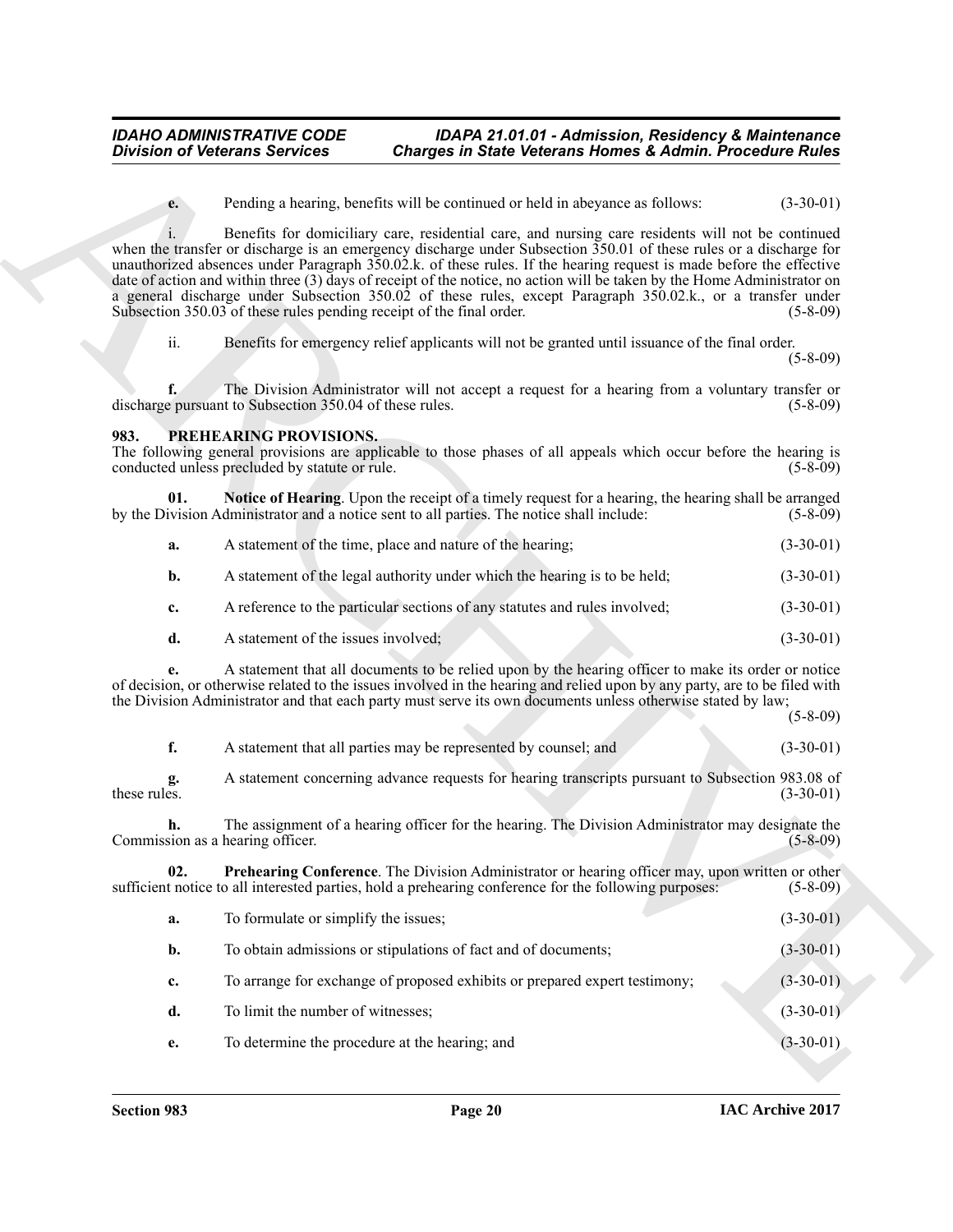**f.** To determine any other matters which may expedite the orderly conduct and disposition of the proceeding. (3-30-01)  $\beta$  proceeding. (3-30-01)

<span id="page-20-0"></span>**03. Disposition of Case Without a Hearing**. Unless precluded by law, disposition without a hearing may be made of any contested case by stipulation, agreed settlement, consent order, motions to dismiss, summary<br>judgment, or default. (3-30-01) judgment, or default.

<span id="page-20-3"></span>**04.** Withdrawal of Appeal. The initiating party at any time may withdraw from any contested case ng upon serving written notice of withdrawal to the Division Administrator. (3-30-01) proceeding upon serving written notice of withdrawal to the Division Administrator.

<span id="page-20-4"></span>**05. Withdrawal of Attorney or Representative**. Any attorney or other person representing a party in a contested case proceeding who wants to withdraw from such proceeding must immediately notify, in writing, the<br>Division Administrator, and all involved parties. (3-30-01) Division Administrator, and all involved parties.

<span id="page-20-2"></span>**06.** Intervention. Persons, other than the original parties to the proceeding, who are directly and substantially affected by the proceeding, may intervene if they first secure an order from the Division Administrator granting leave to intervene. (3-30-01) granting leave to intervene.

**a.** Granting of Leave to Intervene. The granting of leave to intervene or to otherwise appear in any matter or proceeding shall not be construed to be a finding or determination that such party will or may be a party aggrieved by any ruling, order or decision of the agency for purposes of judicial review or appeal. (3-30aggrieved by any ruling, order or decision of the agency for purposes of judicial review or appeal.

**b.** Form and Content of Petitions. Petitions for leave to intervene must be in writing and must clearly: (3-30-01)

i. Identify the proceeding in which it is sought to intervene, setting forth the name and address of the intervenor; (3-30-01) intervenor; (3-30-01)

ii. Make a clear and concise statement of the direct and substantial interest of the intervenor in such ng and the relationship of the intervenor to the other parties; (3-30-01) proceeding and the relationship of the intervenor to the other parties;

iii. State the manner in which such intervenor will be affected by such proceeding, outlining the md things relied upon by such intervenor as a basis for his request to intervene in such cause; (3-30-01) matters and things relied upon by such intervenor as a basis for his request to intervene in such cause;

iv. If affirmative relief is sought, the petition must contain a clear and concise statement of relief ind the basis thereof; and (3-30-01) sought and the basis thereof; and

v. A statement as to the nature and quantity of evidence the intervenor will present if such petition is granted.  $(3-30-01)$ 

<span id="page-20-1"></span>**c.** Filing of Petitions. All petitions must be filed with the Division Administrator. Petitions to intervene and proof of service thereof on all other parties of record must be filed within seven (7) days after receiving notice of the proceeding, or if no notice is received, not less than fourteen (14) days prior to the date set for hearing and, if filed thereafter, must state a substantial reason for such delay; otherwise the petition will not be considered.

 $(3-30-01)$ 

**Division of Veterans Services Conserves in State Veterans Homes & Admits Proceeding Rules<br>
procedure. The determination and the Wilson and the material base of the properties of the state of the Minimum and the Minimum a 07. Hearing Record**. The hearing officer or the Division Administrator will arrange for a record to be made of the hearing. The record must be a verbatim record and it will be recorded by a recording device, unless a party requests a stenographic recording by a certified court reporter, in writing, at least seven (7) days prior to the date of hearing. The record shall be transcribed at the expense of the party requesting a transcription, and prepayment or guarantee of payment may be required. Once a transcription is requested, any party may obtain a copy at the party's own expense. The recorded proceedings will be provided to the Division Administrator for inclusion into the record. The Division shall maintain an official record of each contested case for a period of not less than six (6) months after the expiration of the last date for judicial review, unless otherwise provided by law. The record shall include all notices of proceedings, pleadings, motions, briefs, petitions and intermediate rulings, evidence received or considered, any oral or written statements allowed by the hearing officer or the Division Administrator, statement of matters officially noticed, offers of proof and objections and rulings thereon, the recording of the proceedings or any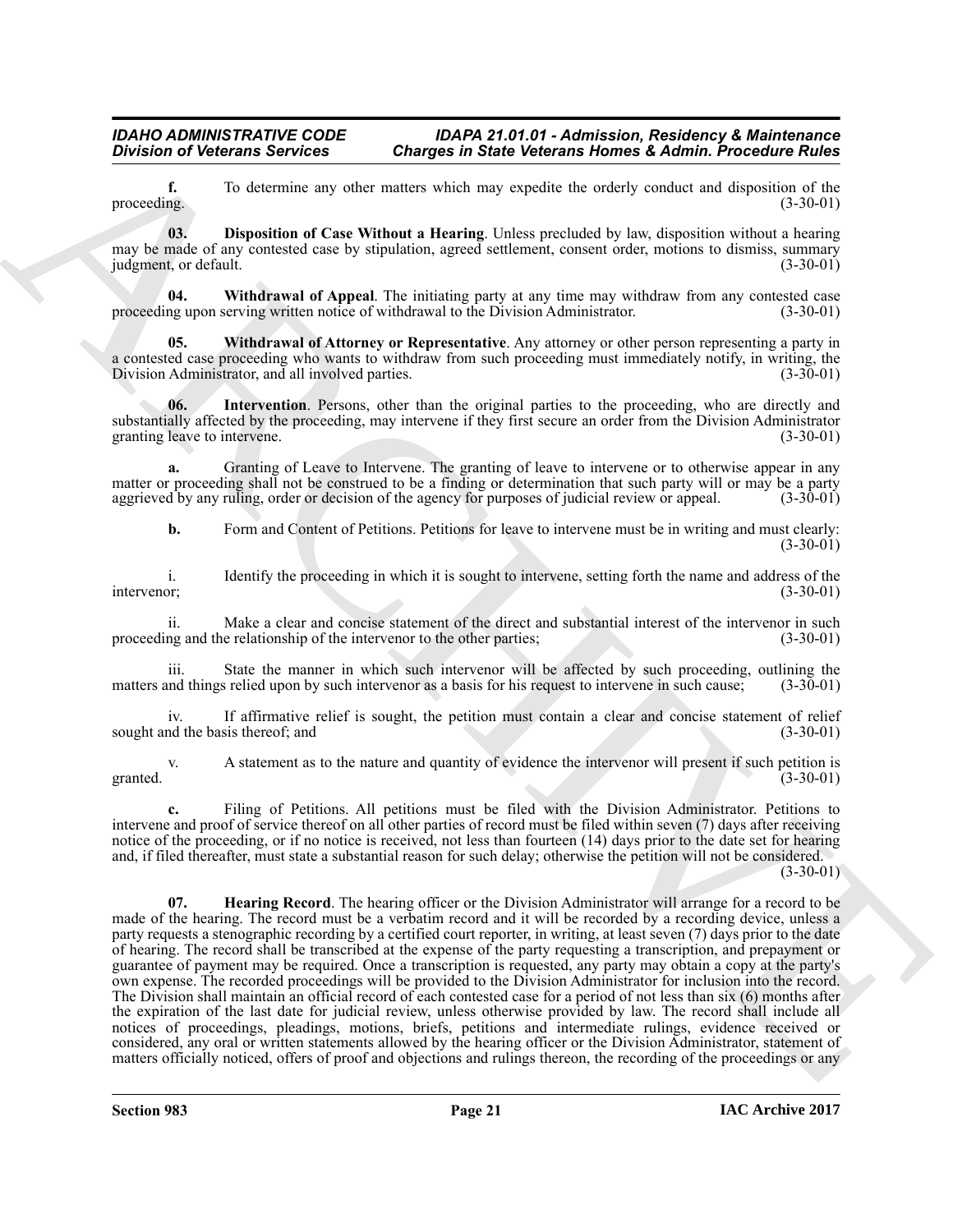transcript of all or part of the proceedings, staff memoranda or data submitted to the hearing officer or the Division Administrator in connection with the proceeding, and any recommended order, preliminary order, final order or order on reconsideration. (5-8-09) on reconsideration.

<span id="page-21-9"></span>**08. Subpoenas**. Where authorized by law, the hearing officer may compel the attendance of specific persons and the production of specific documents, materials, or objects at any hearing by subpoena issued by the<br>Division Administrator Division Administrator.

<span id="page-21-8"></span>**09. Stipulations**. The parties to a contested case proceeding may stipulate as to any fact at issue, either by written stipulation or by oral statement shown upon the record. Any such stipulation shall be binding upon all parties so stipulating and may be considered by the hearing officer and the Division Administrator. The hearing officer and the Division Administrator may require proof by evidence of any facts stipulated to, notwithstanding the stipulation of the parties.  $(5-8-09)$ 

<span id="page-21-7"></span>**10. Rules of Civil Procedure**. As contested case proceedings and hearings are informal, the Idaho Rules of Civil Procedure shall not apply. The hearing officer shall provide the procedure at the hearing, as required by the provisions of Section 67-5242(3), Idaho Code. (5-8-09) the provisions of Section  $67-5242(\overline{3})$ , Idaho Code.

<span id="page-21-5"></span>**11. Discovery**. Prehearing discovery shall be strictly limited to obtaining the names of witnesses and copies of documents the opposing party intends to offer or present at the hearing. The hearing officer may order disclosure of this information if a party refuses to comply after receiving a written request. (5-8-09) disclosure of this information if a party refuses to comply after receiving a written request.

<span id="page-21-6"></span><span id="page-21-4"></span>**12. Briefing Schedule**. The hearing officer may require briefs and written memoranda to be filed by s. and may establish a reasonable briefing schedule. (5-8-09) the parties, and may establish a reasonable briefing schedule.

Division of Vectorians Services Contents Contents in the contents of Services Contents (Expeditional Contents Contents (Expeditional Contents Contents (Expeditional Contents Contents (Expeditional Contents Contents (Exped 13. **Informal Disposition**. Unless otherwise prohibited by statute or rule, the hearing officer may decline to initiate a contested case. Informal disposition may be made of any contested case by negotiation, stipulation, agreed settlement or consent order, which informal settlement is encouraged. The parties may stipulate as to the facts, reserving their right to appeal to a court of competent jurisdiction on issues of law. The hearing officer may request such additional information as may be required to decide whether to initiate or to decide a contested case. If the hearing officer declines to initiate or decide a contested case, a brief statement of the reasons for that decision will be furnished to all persons or parties involved. This disposition of a contested case by informal disposition shall be a final agency action pursuant to Section 67-5241, Idaho Code. (5-8-09)

#### <span id="page-21-1"></span><span id="page-21-0"></span>**984. HEARING PROVISIONS.**

The following general provisions are applicable to those phases of all hearings, unless precluded by statute or rule. (5-8-09)

**01. Computation of Time**. In computing any period of time relating to a hearing, the first day of the period is not to be included. The last day of the period is to be included unless it is a Saturday, Sunday or legal holiday, in which case the period runs until 5 p.m. of the next working day, unless otherwise provided by law.

(5-8-09)

<span id="page-21-3"></span><span id="page-21-2"></span>**02.** Service of Documents. Documents concerning hearings must be served as follows: (5-8-09)

**a.** All pleadings, briefs and subsequent papers must be served upon every party of record concurrently filing with the Division Administrator. (3-30-01) with the filing with the Division Administrator.

**b.** All notices and orders required to be served, other than the initial complaint or petition, must be person or by first-class mail.  $(3-30-01)$ served in person or by first-class mail.

**c.** The initial complaint or petition must be served in person or by certified mail. (3-30-01)

**c.** The initial hearing request must be served in person or by certified mail. (5-8-09)

**d.** Service by first-class or certified mail will be deemed complete when the document, properly addressed and stamped, is deposited in the United States mail. The postmark shall be the determinant date for all time  $\mu$  (3-30-01)  $(3-30-01)$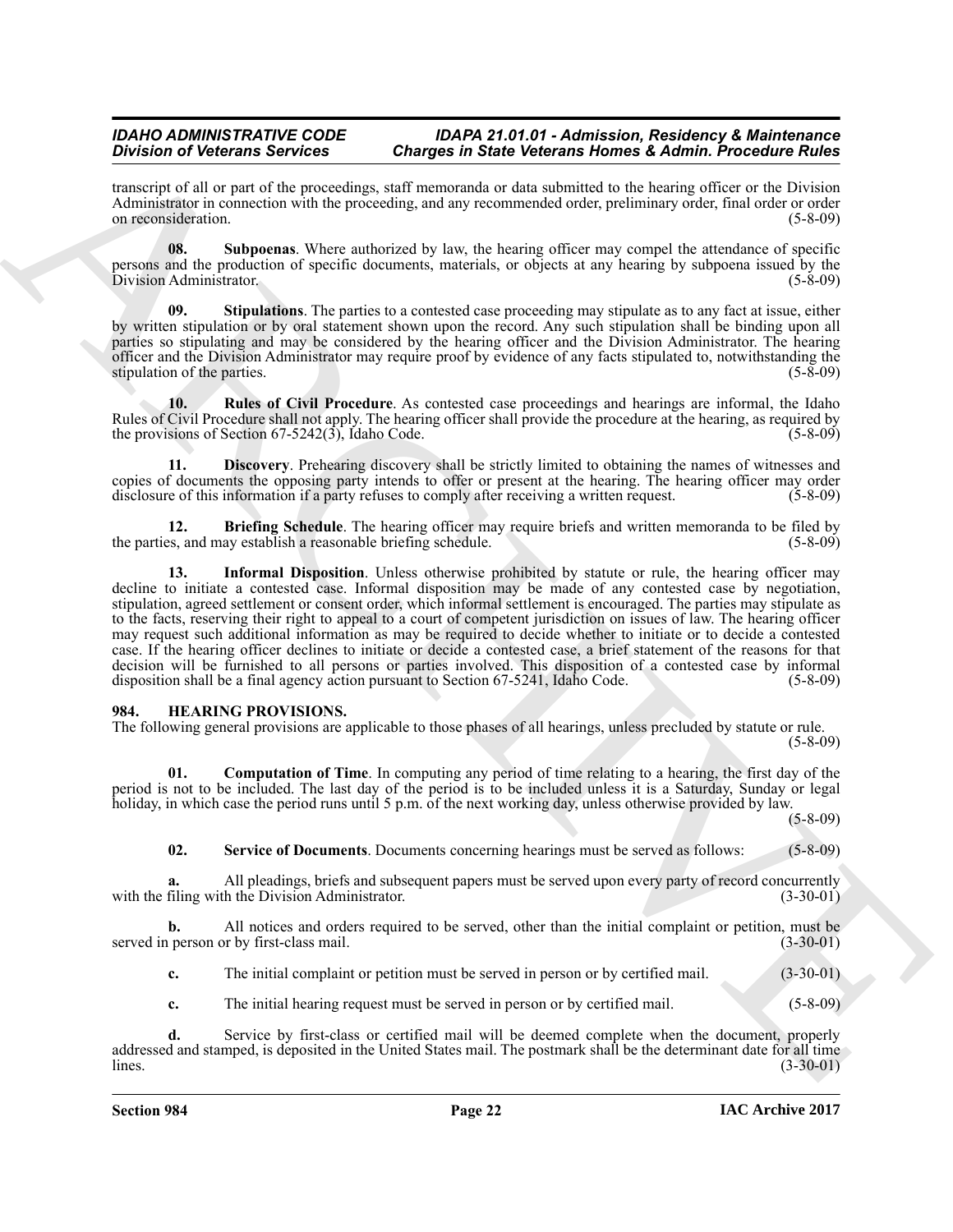<span id="page-22-5"></span><span id="page-22-4"></span><span id="page-22-3"></span><span id="page-22-2"></span><span id="page-22-1"></span><span id="page-22-0"></span>

|  | Hearing Officer Authority. The hearing officer shall, in the context of each proceeding and unless |          |
|--|----------------------------------------------------------------------------------------------------|----------|
|  | precluded by law, have the discretion, power and authority to:                                     | (5-8-09) |
|  |                                                                                                    |          |

|                                        | <b>Division of Veterans Services</b><br><b>Charges in State Veterans Homes &amp; Admin. Procedure Rules</b>                                                                                                                                                                                                 |                |
|----------------------------------------|-------------------------------------------------------------------------------------------------------------------------------------------------------------------------------------------------------------------------------------------------------------------------------------------------------------|----------------|
| $e_{\bullet}$<br>Administrator.        | Proof of service must accompany all documents when they are filed with the Division                                                                                                                                                                                                                         | $(5-8-09)$     |
| 03.                                    | Hearing Officer Authority. The hearing officer shall, in the context of each proceeding and unless<br>precluded by law, have the discretion, power and authority to:                                                                                                                                        | $(5-8-09)$     |
| a.                                     | Determine the order of presentation;                                                                                                                                                                                                                                                                        | $(3-30-01)$    |
| b.                                     | Grant or deny petitions for reconsideration;                                                                                                                                                                                                                                                                | $(3-30-01)$    |
| c.                                     | Determine the need, if any, for consolidation;                                                                                                                                                                                                                                                              | $(3-30-01)$    |
| d.                                     | Rule on all evidentiary questions;                                                                                                                                                                                                                                                                          | $(3-30-01)$    |
| e.                                     | Rule on motions and objections and dispose of procedural requests;                                                                                                                                                                                                                                          | $(3-30-01)$    |
| f.<br>postponements;                   | Determine the need for prehearing conferences, recesses, adjournments, hearings on motions and                                                                                                                                                                                                              | $(3-30-01)$    |
| g.                                     | Administer oaths and affirmations;                                                                                                                                                                                                                                                                          | $(3-30-01)$    |
| h.                                     | Examine witnesses;                                                                                                                                                                                                                                                                                          | $(3-30-01)$    |
| i.                                     | Issue subpoenas or request orders in the form of subpoenas as provided by law;                                                                                                                                                                                                                              | $(3-30-01)$    |
| j.                                     | Prescribe general rules of hearing decorum and conduct;                                                                                                                                                                                                                                                     | $(3-30-01)$    |
| k.                                     | Regulate the course of the proceeding;                                                                                                                                                                                                                                                                      | $(3-30-01)$    |
| supporting the findings.               | Formulate a reasoned statement in support of the decision. Findings of fact should be set forth in<br>statutory language and shall be accompanied by a concise and explicit statement of the underlying facts of record                                                                                     | $(3-30-01)$    |
| m.<br>and                              | Perform any functions including those set forth in Sections 67-5241 through 67-5251, Idaho Code;                                                                                                                                                                                                            | $(3-30-01)$    |
| n.                                     | All other functions specifically authorized by statute or rule.                                                                                                                                                                                                                                             | $(3-30-01)$    |
| 0.<br>statute, rule, or regulation.    | The hearing officer shall not have the jurisdiction or authority to invalidate any federal or state                                                                                                                                                                                                         | $(5 - 8 - 09)$ |
|                                        | Ex Parte Consultations. Ex parte communications between the hearing officer and any party to a<br>contested case proceeding are precluded pursuant to Section 67-5253, Idaho Code.                                                                                                                          | $(5 - 8 - 09)$ |
| 05.                                    | Representation by Counsel. Any party in a contested case proceeding may be represented by<br>counsel, at the party's own expense.                                                                                                                                                                           | $(3-30-01)$    |
| 06.                                    | Open Hearings. All hearings may be open to the public, unless precluded by law. When the<br>Commission is acting as a hearing officer, hearings shall be held during regular meetings of the Commission unless<br>otherwise scheduled by the Commission and will be arranged by the Division Administrator. | $(5-8-09)$     |
| 07.<br>authorized to administer oaths. | Testimony Under Oath. All testimony to be considered, with the exception of matters officially<br>noticed or entered by stipulation, must be given under oath, as administered by the hearing officer or other authority                                                                                    | $(5-8-09)$     |
| 08.                                    | <b>Appearance and Representation</b> . Any party to a proceeding may appear and be heard in person or                                                                                                                                                                                                       |                |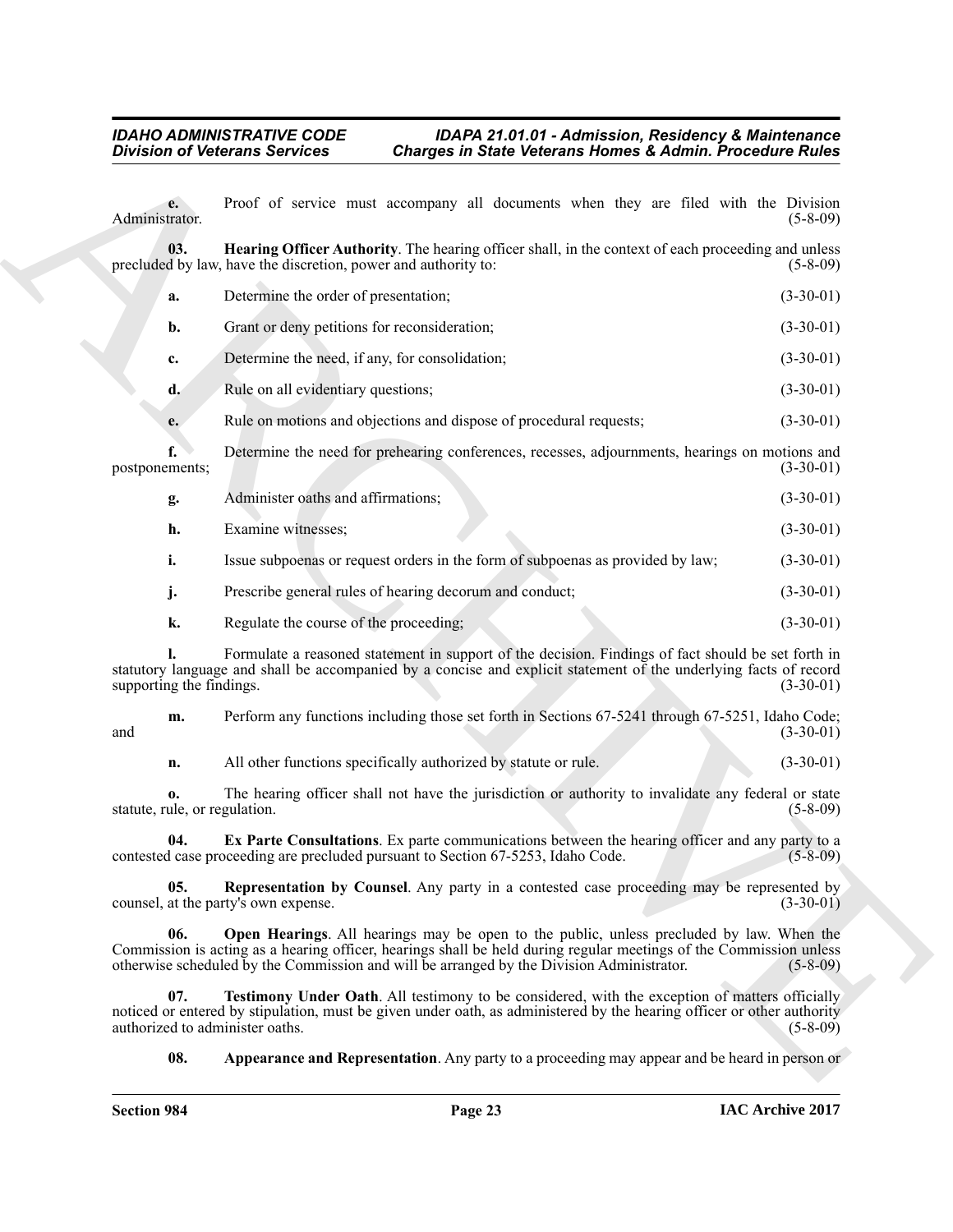#### <span id="page-23-5"></span><span id="page-23-4"></span><span id="page-23-3"></span><span id="page-23-2"></span><span id="page-23-1"></span>**13. Official Notice**. (3-30-01)

<span id="page-23-0"></span>

|                                 | <b>Division of Veterans Services</b>        | Charges in State Veterans Homes & Admin. Procedure Rules                                                                                                                                                                                                                                                                                                                                                                                                                                                                                                                                                                                                                                                                                                                                             |                |
|---------------------------------|---------------------------------------------|------------------------------------------------------------------------------------------------------------------------------------------------------------------------------------------------------------------------------------------------------------------------------------------------------------------------------------------------------------------------------------------------------------------------------------------------------------------------------------------------------------------------------------------------------------------------------------------------------------------------------------------------------------------------------------------------------------------------------------------------------------------------------------------------------|----------------|
| act at the party's own expense. |                                             | may authorize an attorney to represent the party at the party's own expense. Unless otherwise prohibited by law and<br>with the prior approval of the hearing officer, a party may be assisted, but not represented, by a friend or relative.<br>When a party chooses to appear in person and does not speak or understand the English language, an interpreter shall<br>be allowed to interpret under oath. The interpreter shall not be allowed to act as a representative of the party and shall                                                                                                                                                                                                                                                                                                  | $(5-8-09)$     |
| 09.                             | providing reasonable notice to all parties. | <b>Default</b> . If a party fails to appear at a scheduled hearing or at any stage of a contested case without<br>good cause and reasonable notice to the hearing officer and to all other parties, the hearing officer may enter a notice<br>of proposed default order against the nonappearing party. A default order may be altered or set aside upon petition<br>filed within seven (7) days of service of the order showing sufficient good cause stating the grounds relied on, and                                                                                                                                                                                                                                                                                                            | $(5-8-09)$     |
| 10.                             |                                             | Order of Presentation and Burden of Proof. At any contested case hearing, the party having the<br>burden of proof shall be the first to present testimony unless the hearing officer determines otherwise. Unless<br>otherwise determined, in advance, by the hearing officer, the burden of proof shall be preponderance of the evidence.                                                                                                                                                                                                                                                                                                                                                                                                                                                           | $(5 - 8 - 09)$ |
| 11.                             |                                             | Evidence. Pursuant to Section 67-5251, Idaho Code, the hearing shall be informal and technical<br>rules of evidence shall not apply, except that irrelevant, immaterial, incompetent, duly repetitious evidence, or<br>evidence excludable on constitutional or statutory grounds protected by the rules of privilege recognized by law may<br>be excluded. Hearsay evidence may be received if it is relevant to or corroborates competent evidence, but shall not<br>be the sole basis for any finding of fact. Any part of the evidence may be received in written form if doing so will<br>expedite the hearing without substantially prejudicing the interest of any party. Documentary evidence may be<br>received in the form of copies or excerpts if the original is not readily available. | $(3-30-01)$    |
| 12.<br>audible to all parties.  |                                             | Testimony by Telephone or Other Electronic Means. With the prior approval of the hearing<br>officer, witnesses may testify by telephone or other electronic means, provided the examination and responses are                                                                                                                                                                                                                                                                                                                                                                                                                                                                                                                                                                                        | $(5 - 8 - 09)$ |
| 13.                             | <b>Official Notice.</b>                     |                                                                                                                                                                                                                                                                                                                                                                                                                                                                                                                                                                                                                                                                                                                                                                                                      | $(3-30-01)$    |
| a.                              |                                             | Discretionary Notice. Notice may be taken of judicially cognizable facts by the hearing officer on<br>its own motion or on motion of a party. In addition, notice may be taken of generally recognized technical or<br>scientific facts within the hearing officer's specialized knowledge. Parties shall be notified either before or during the<br>hearing, or by reference in preliminary reports or otherwise, of the material noticed including any staff memoranda or<br>data, and the parties shall be afforded an opportunity to contest the material so noticed. The hearing officer's<br>experience, technical competence, and specialized knowledge may be utilized in the evaluation of the evidence.                                                                                    | $(5-8-09)$     |
| b.<br>and enforceable:          |                                             | Mandatory Notice. For all hearings, the hearing officer must take official notice of the following<br>materials on its own motion or on the motion of any party. Objections going to such notice must become a part of the<br>record. For the purposes of the hearing, it is established as true without proof that the following are admissible, valid                                                                                                                                                                                                                                                                                                                                                                                                                                              | $(5 - 8 - 09)$ |
| $i$ .                           |                                             | Rules of the Division and other state agencies;                                                                                                                                                                                                                                                                                                                                                                                                                                                                                                                                                                                                                                                                                                                                                      | $(3-30-01)$    |
| ii.                             | Federal regulations;                        |                                                                                                                                                                                                                                                                                                                                                                                                                                                                                                                                                                                                                                                                                                                                                                                                      | $(3-30-01)$    |
| iii.                            |                                             | The constitution and statutes of the United States and Idaho;                                                                                                                                                                                                                                                                                                                                                                                                                                                                                                                                                                                                                                                                                                                                        | $(3-30-01)$    |
| iv.                             | Public records; and                         |                                                                                                                                                                                                                                                                                                                                                                                                                                                                                                                                                                                                                                                                                                                                                                                                      | $(3-30-01)$    |
|                                 |                                             | Such other materials that a court of law must judicially notice.                                                                                                                                                                                                                                                                                                                                                                                                                                                                                                                                                                                                                                                                                                                                     | $(3-30-01)$    |
| V.                              |                                             |                                                                                                                                                                                                                                                                                                                                                                                                                                                                                                                                                                                                                                                                                                                                                                                                      |                |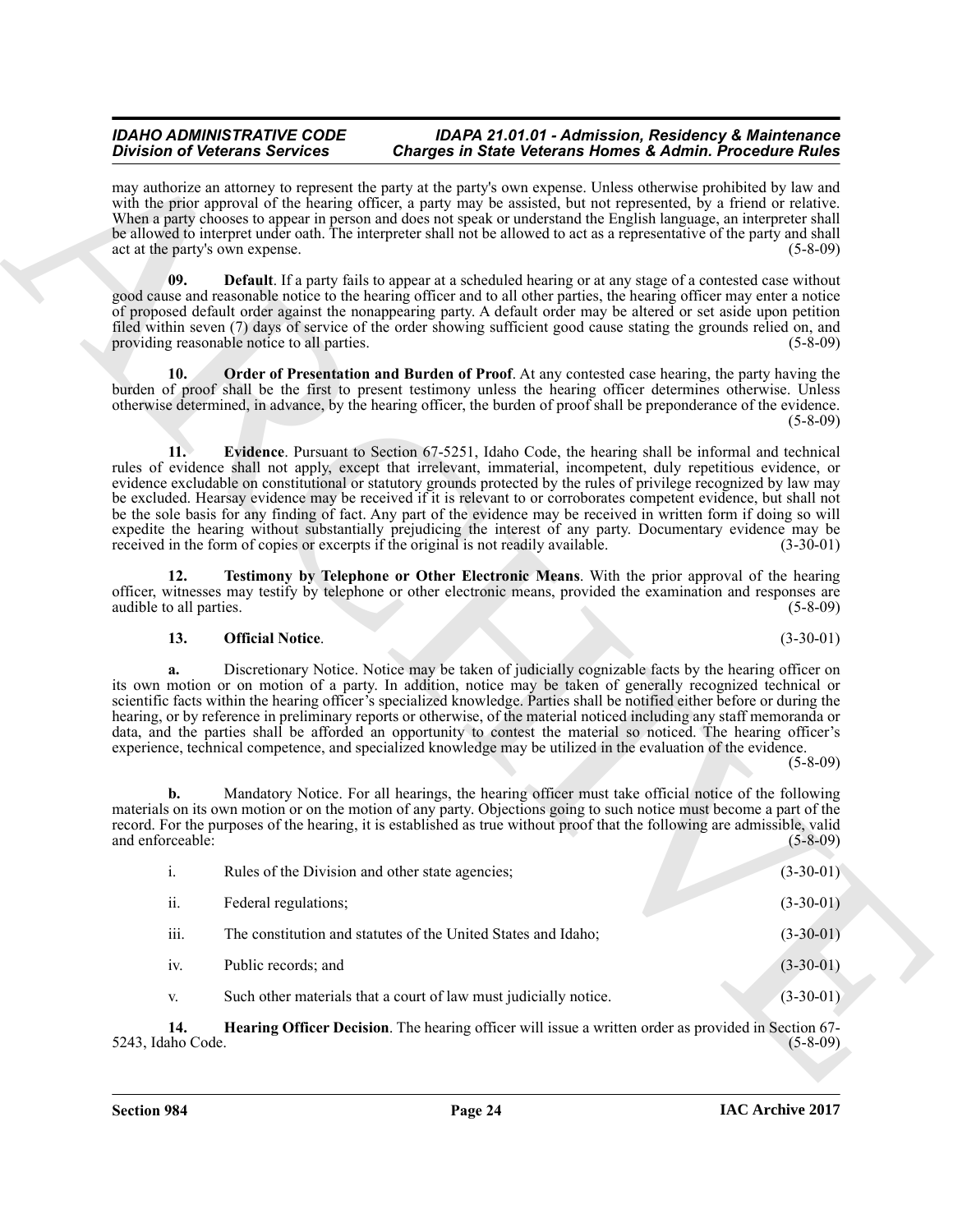<span id="page-24-1"></span>

|                                     | <b>Division of Veterans Services</b>                   | <b>Charges in State Veterans Homes &amp; Admin. Procedure Rules</b>                                                                                                                                                                                                                                                                                                                                                                                                                                                                                                                                                                                                                                          |                |
|-------------------------------------|--------------------------------------------------------|--------------------------------------------------------------------------------------------------------------------------------------------------------------------------------------------------------------------------------------------------------------------------------------------------------------------------------------------------------------------------------------------------------------------------------------------------------------------------------------------------------------------------------------------------------------------------------------------------------------------------------------------------------------------------------------------------------------|----------------|
| a.<br>Division Administrator.       |                                                        | Recommended orders will contain a statement of the schedule for review of that order by the                                                                                                                                                                                                                                                                                                                                                                                                                                                                                                                                                                                                                  | $(5-8-09)$     |
| $\mathbf{b}$ .                      |                                                        | Preliminary orders will include notice of the right to seek a review of the order by the Division<br>Administrator and a statement that the order will become final without a request for such review. A request for review<br>shall be filed no later than fourteen (14) days following the issuance of the preliminary order, unless a request for<br>reconsideration by the hearing officer is filed prior to the expiration of such fourteen (14) day period. If a petition for<br>reconsideration is made, a request shall be filed within fourteen (14) days of the hearing officer's order disposing of<br>the petition or the deemed denial of the petition pursuant to Section 67-5243, Idaho Code. | $(5-8-09)$     |
|                                     |                                                        | A party may file a motion for reconsideration with the hearing officer no later than fourteen (14)<br>days following the issuance of the preliminary order or the recommended order.                                                                                                                                                                                                                                                                                                                                                                                                                                                                                                                         | $(5-8-09)$     |
| 15.<br>following:                   |                                                        | <b>Contents of the Record.</b> Pursuant to Section 67-5249(2), Idaho Code, the record in a contested<br>case proceeding shall be kept by the Division Administrator, on behalf of the hearing officer, and must include the                                                                                                                                                                                                                                                                                                                                                                                                                                                                                  | $(5-8-09)$     |
| a.                                  | All notices, pleadings, motions and rulings;           |                                                                                                                                                                                                                                                                                                                                                                                                                                                                                                                                                                                                                                                                                                              | $(3-30-01)$    |
| b.                                  | All evidence received or considered;                   |                                                                                                                                                                                                                                                                                                                                                                                                                                                                                                                                                                                                                                                                                                              | $(3-30-01)$    |
| c.                                  | A statement of all matters officially noticed;         |                                                                                                                                                                                                                                                                                                                                                                                                                                                                                                                                                                                                                                                                                                              | $(3-30-01)$    |
| d.                                  |                                                        | A record of testimony and offers of proof, objections and rulings thereon;                                                                                                                                                                                                                                                                                                                                                                                                                                                                                                                                                                                                                                   | $(3-30-01)$    |
| e.                                  |                                                        | A record of proposed findings and exceptions;                                                                                                                                                                                                                                                                                                                                                                                                                                                                                                                                                                                                                                                                | $(3-30-01)$    |
| f.                                  |                                                        | Any decision, opinion, or report by the Commission;                                                                                                                                                                                                                                                                                                                                                                                                                                                                                                                                                                                                                                                          | $(3-30-01)$    |
| g.<br>case;                         |                                                        | All staff memoranda or data submitted to the Commission in connection with consideration of the                                                                                                                                                                                                                                                                                                                                                                                                                                                                                                                                                                                                              | $(3-30-01)$    |
| h.                                  |                                                        | All briefs or memoranda submitted by any party; and                                                                                                                                                                                                                                                                                                                                                                                                                                                                                                                                                                                                                                                          | $(3-30-01)$    |
| i.                                  |                                                        | Any recommended order, preliminary order, final order, or order on reconsideration.                                                                                                                                                                                                                                                                                                                                                                                                                                                                                                                                                                                                                          | $(3-30-01)$    |
| 16.                                 |                                                        | Review by the Division Administrator and Issuance of the Final Order. Following the issuance<br>of an order by the hearing officer, the Division Administrator will:                                                                                                                                                                                                                                                                                                                                                                                                                                                                                                                                         | $(5-8-09)$     |
| a.                                  |                                                        | Review recommended orders as provided in Section 67-5244, Idaho Code;                                                                                                                                                                                                                                                                                                                                                                                                                                                                                                                                                                                                                                        | $(5 - 8 - 09)$ |
| b.                                  | motion as provided in Section 67-5245, Idaho Code; and | Review preliminary orders upon the appeal of a party or upon the Division Administrator's own                                                                                                                                                                                                                                                                                                                                                                                                                                                                                                                                                                                                                | $(5 - 8 - 09)$ |
| c.                                  |                                                        | Issue a final order as provided in Section 67-5246, Idaho Code.                                                                                                                                                                                                                                                                                                                                                                                                                                                                                                                                                                                                                                              | $(5 - 8 - 09)$ |
| 17.                                 |                                                        | Judicial Review. In accordance with Section 67-5271, Idaho Code, a party which has exhausted all<br>administrative remedies available within the Division may seek judicial review. Proceedings for judicial review shall<br>be instituted in accordance with Sections 67-5270 and 67-5273, Idaho Code.                                                                                                                                                                                                                                                                                                                                                                                                      | $(3-30-01)$    |
| 985.<br>hearing has been conducted: | <b>POST HEARING PROVISIONS.</b>                        | The following provisions are applicable to those phases of all contested case proceedings which occur after the                                                                                                                                                                                                                                                                                                                                                                                                                                                                                                                                                                                              | $(3-30-01)$    |
| 01.                                 |                                                        | Service of Decisions and Orders. Decisions and orders shall be deemed to have been served when<br>copies thereof are mailed to all parties of record or their attorneys by the Division Administrator.                                                                                                                                                                                                                                                                                                                                                                                                                                                                                                       | $(3-30-01)$    |

#### <span id="page-24-5"></span><span id="page-24-4"></span><span id="page-24-3"></span><span id="page-24-2"></span><span id="page-24-0"></span>**985. POST HEARING PROVISIONS.**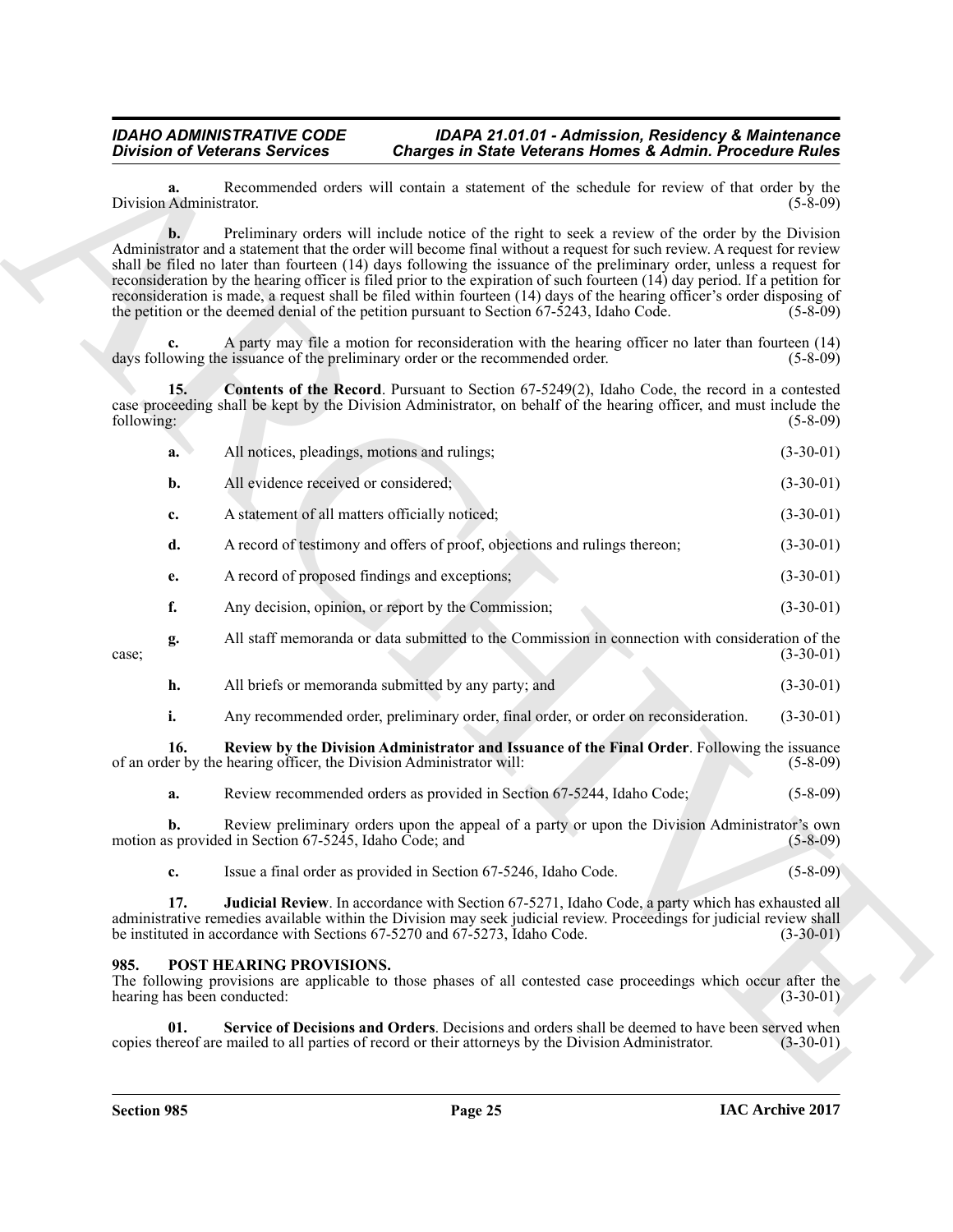#### *IDAHO ADMINISTRATIVE CODE IDAPA 21.01.01 - Admission, Residency & Maintenance Division of Veterans Services Charges in State Veterans Homes & Admin. Procedure Rules*

<span id="page-25-2"></span>**02.** No Motions for Reconsideration. Unless otherwise provided by law or these rules, motions for reation shall not be permitted. (3-30-01) reconsideration shall not be permitted.

<span id="page-25-3"></span><span id="page-25-1"></span>**03. Public Inspection**. All final decisions and orders of the Commission must be maintained by the Administrator and made available for public inspection after service on the parties. (3-30-01) Division Administrator and made available for public inspection after service on the parties.

Division of Network Service Conserves in State Veterants Homes & Admitt Procedure Rules<br>
Normalization of the United Procedure All Last describe the Second Procedure Rules<br>
Division All Last description and Last descriptio **04. Effect of Petition for Judicial Review**. The filing of a petition for judicial review shall not stay compliance with the decision and order or suspend the effectiveness of the decision and order, unless otherwise ordered or mandated by law. (3-30-01)

<span id="page-25-0"></span>**986. -- 999. (RESERVED)**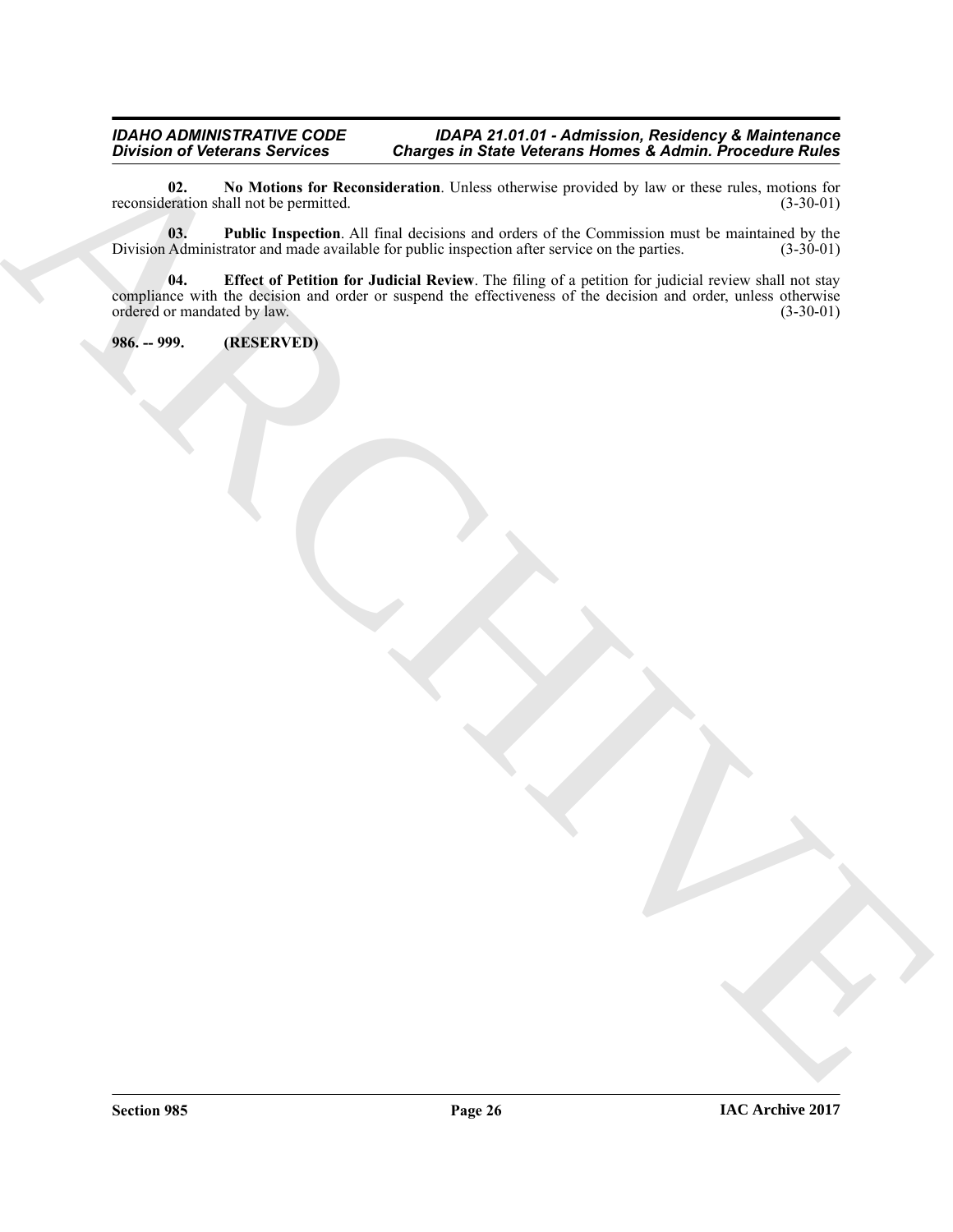## *Subject Index*

#### **A**

Acknowledgment Of Conditions Leading To Discharge 9 Administrative Duties 5 Management of Records 5 Response to Complaints 6 Administrative Powers 5 Emergency Powers 5 Inspection Powers 5 Investigation Powers 5 Representative Powers 5 Appeal Procedure 19 Application Procedure 8 Application Processing 8 Availability of Application Forms 8 Provision If Application Rejected 9 Submission of Application 8 Waiting List 8 Available Services 12 Nursing Care 13 Residential & Domiciliary Care 13

#### **C**

Conditions For Admission 9 Assignment of Personal Property 9 Denial of Admission 9 Conduct Of Residents 9 Housekeeping 10 No Operation of Motor Vehicles by Nursing Care Residents 9 Operation of Motor Vehicles by Domiciliary and Residential Care Residents 10

#### **D**

Definitions, IDAPA 21.01.01 4 Applicant 4 Asset 4 Bona Fide Resident 4 Commission 4 County Service Officer 4 Division 4 Division Administrator 4 Home 4 Home Administrator 4 Idaho State Veterans Home 4 Income 4 Legal Dependents 4 Liquid Assets 4 Maintenance Charge 4 Net Income 4 Resident 4

Spouse 5 VA, United States Department of Veterans Affairs 5 Veteran 5

#### **E**

Eligibility Requirements 6 Agreements for Behavior & Care Needs 8 Financial Statement 7 Idaho Residency 6 Income Limitation 8 Incompetent Applicants 6 Limit on Admission of Spouses 8 Medicare Coverage 8 Necessity of Required Services 6 Placement Restriction 7 Social Security Benefits 7 VA Pension -- Nursing Care, 8 Veterans or Eligible Spouse 6

#### **F**

Financial Condition Of Applicants/ Residents 14 Investigation of Financial Condition 14 Retroactive Income 14 Financial Grounds For Rejection Or Discharge 17 Disposal of Assets 17 Failure to Pay for Services 17 Failure to Pay Maintenance Charge 17

#### **H**

Hearing Provisions 22 Appearance & Representation 23 Computation of Time 22 Contents of the Record 25 Default 24 Evidence 24 Ex Parte Consultations 23 Hearing Officer Authority 23 Hearing Officer Decision 24 Judicial Review 25 Official Notice 24 Open Hearings 23 Order of Presentation & Burden of Proof 24 Representation by Counsel 23 Review by the Division Administrator & Issuance of the Final Order 25 Service of Documents 22 Testimony by Telephone or Other Electronic Means 24 Testimony Under Oath 23

#### **M**

Maintenance Charges 14 Charges 14, 16 Continued Eligibility 15 Exclusions From Income or Payment 15 Income Eligibility Limits 15 Leave of Absence or Hospitalization 16 Medicaid Eligibility 16 Payment Schedule 16 Security Deposit 16 Monthly Charges & Allowances 16 Nursing Care 16 Residential & Domiciliary Care 17

#### **N**

Notice Of Resident Transfer Or Discharge & Notice Of Denial Of An Application For Residency 17 Content of Notice 18 Form of Notice 17 Notice of Denial of Emergency Relief 18 Notification Deadlines for Domiciliary Care 18 Notification Deadlines for Nursing Care 18 Notification Deadlines for Residential Care 18

#### **P**

[A](#page-8-6)[R](#page-7-4)[C](#page-13-4)[H](#page-13-5)[I](#page-25-1)[V](#page-25-2)[E](#page-20-4) Post Hearing Provisions 25 Effect of Petition for Judicial Review 26 No Motions for Reconsideration 26 Public Inspection 26 Service of Decisions & Orders 25 Prehearing Provisions 20 Briefing Schedule 22 Discovery 22 Disposition of Case Without a Hearing 21 Hearing Record 21 Informal Disposition 22 Intervention<sup>21</sup> Notice of Hearing 20 Prehearing Conference 20 Rules of Civil Procedure 22 Stipulations 22 Subpoenas 22 Withdrawal of Appeal 21 Withdrawal of Attorney or Representative 21 Provisions For Contested Cases